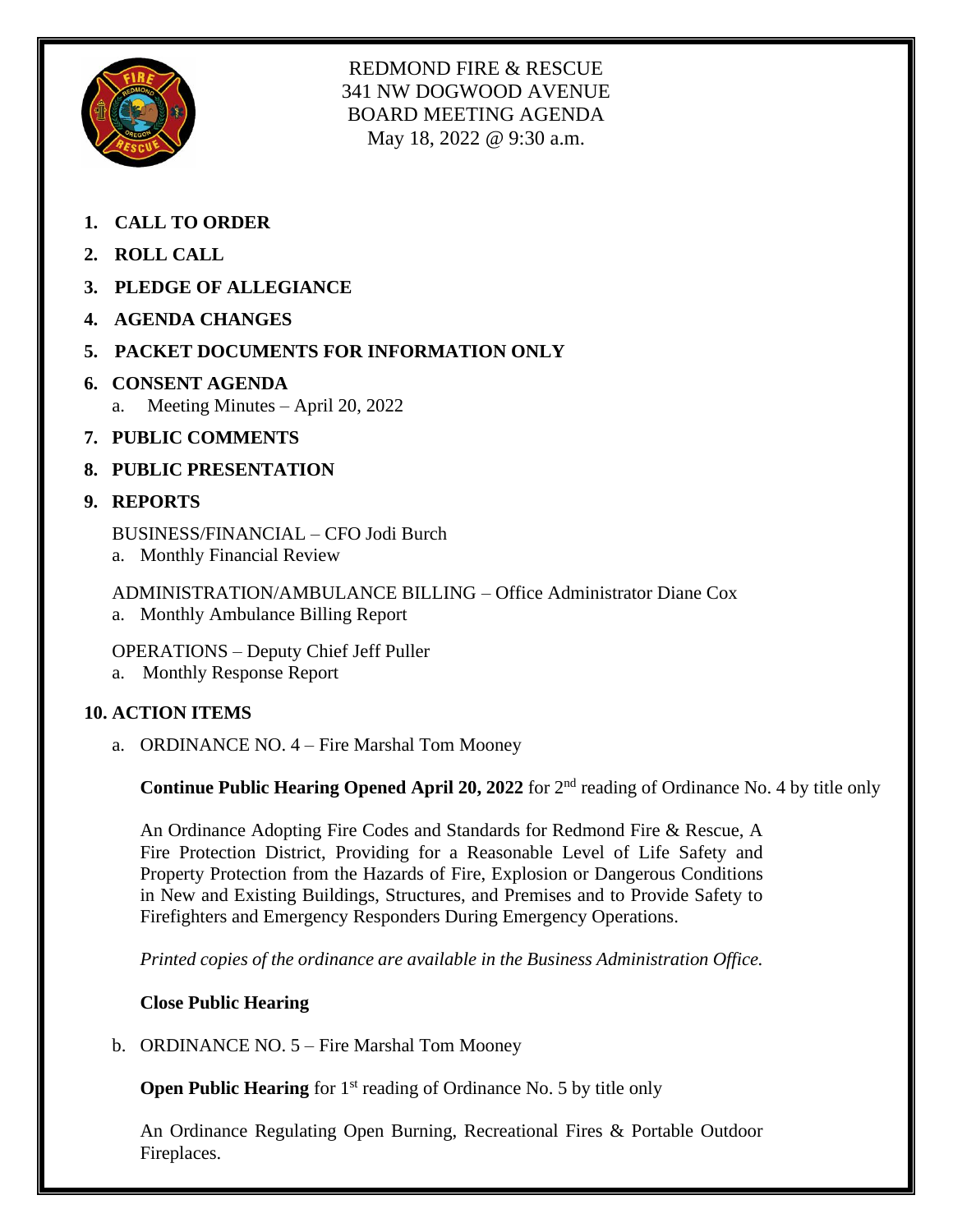*Printed copies of the ordinance are available in the Business Administration Office.*

## **Close Public Hearing**

c. Compressor Procurement – CFO Jodi Burch

# **11. FIRE CHIEF REPORT**

# **12. EXECUTIVE SESSION**

Per ORS 192-660(2)a – To consider the employment of an officer, employee, staff member or agent.

# **13. NEW BUSINESS**

# **14. OLD BUSINESS**

# **15. BOARD MEMBER COMMENTS**

# **16. BOARD PRESIDENT COMMENTS**

# **17. ADJOURN**

Members of the public who wish to attend the meeting virtually may do so by joining from your computer, tablet or smartphone at <https://global.gotomeeting.com/join/797053381>. Or you can dial in using your phone to 1(408) 650-3123 at the designated time and enter the access code 797-053-381.

Anyone needing accommodation to participate in the meeting must notify Diane Cox at least 48 hours in advance of the meeting at 541-504-5020 or [diane.cox@redmondfireandrescue.org.](mailto:diane.cox@redmondfireandrescue.org) Redmond Fire & Rescue does not discriminate on the basis of disability status in the admission or access to treatment, employment or in its programs or activities.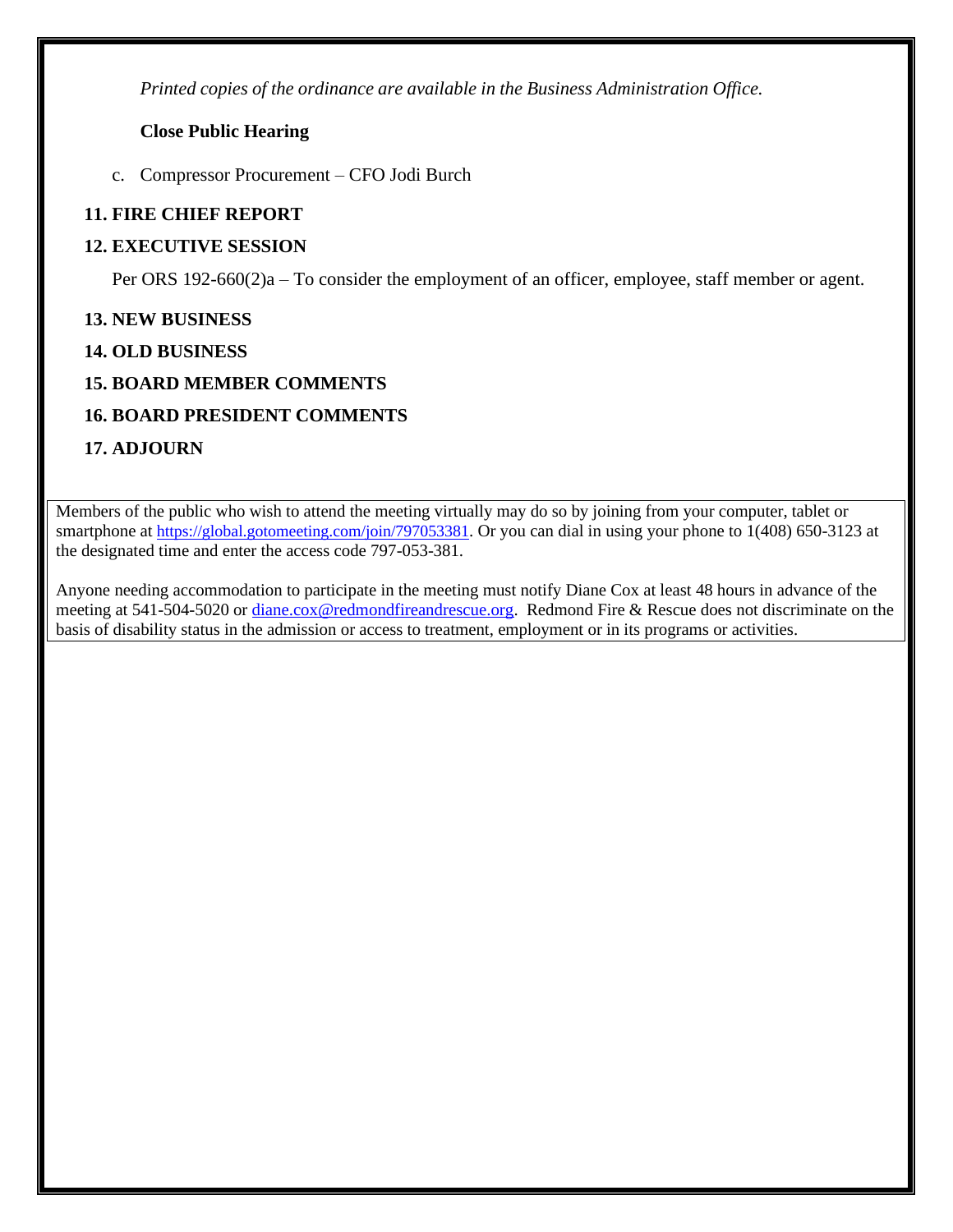# REDMOND FIRE & RESCUE BOARD MEETING MINUTES April 20, 2022

BOARD PRESENT: President Carroll Penhollow, Vice President Gary Ollerenshaw, Secretary/Treasurer Craig Unger, Member Ken Kerfoot, and Member Jessica Meyer.

STAFF PRESENT: Deputy Chief Jeff Puller, Chief Financial Officer Jodi Burch, Office Administrator Diane Cox, Fire Marshal Tom Mooney, Deputy Fire Marshal Wade Gibson, Battalion Chief Steve Fiero, Battalion Chief Ken Brown, Captain Rob Crye, Captain Bill Welch, Captain Dustin Miller, Captain Andrew White, Captain Wayne Hess, Captain Josh Clark, Engineer Aaron St. John, Engineer Kevin Broadsword, Engineer Lane Charley, Engineer Luke Jerome, FF/PM Annie Tibbitts, FF/PM Jerold Mix, PM Beau Bigo, EMT Grant Caudel, EMT Logan Noble, Administrative Assistant Jessica Jackson, and Administrative Assistant Shannon Biondi.

#### STAFF ABSENT: None

#### PUBLIC PRESENT: Pat Dale

CALL TO ORDER: President Penhollow called the meeting to order at 9:32 am.

ROLL CALL: All Present

AGENDA CHANGES: Resolution 2022-02 Destruction of Records was moved to the Consent Agenda and the Administration/Monthly Ambulance Billing Report was added to the packet documents.

#### CONSENT AGENDA:

- 1. Meeting Minutes March 16, 2022
- 2. Resolution 2022-02 Destruction of Records

Board Member Unger made a motion to approve the Consent Agenda as presented. The motion was seconded by Board Member Kerfoot and approved by unanimous vote.

## PUBLIC COMMENTS: None

PUBLIC PRESENTATION: None

## REPORTS:

- 1. Financial CFO Jodi Burch
	- a. Monthly Financial Review
- 2. PERS CFO Jodi Burch
	- a. Updated PERS overview
- 3. OPS Report Deputy Chief Jeff Puller
	- a. Fire Training Division

Redmond Fire & Rescue Board Minutes April 20, 2022 1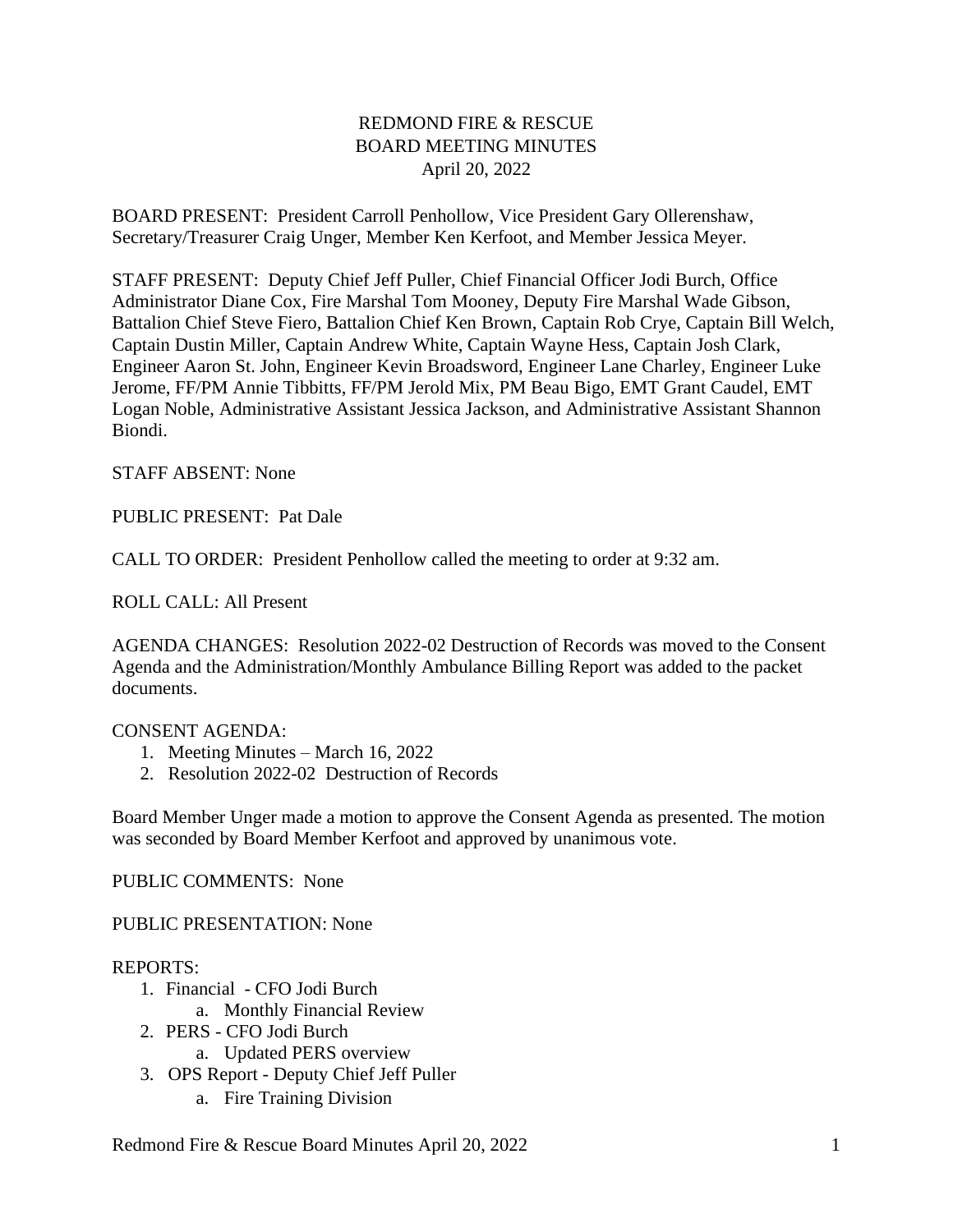- i.768 combined hours of training
- ii. Airport security training
- iii. ARFF Truck familiarization
- iv. Building Search and Rescue
- v. Multi Company Evolutions
- vi. 10 Certifications applied for
- vii. 7 Certifications were received
- b. EMT Training Division
	- i. Training-Child Abuse-Mandatory reporting with the Kid's Center
	- ii. Selected Dr. Hahn as our new Physician Advisor
	- iii. Attended OSU Cascades Computer Science Program Event
	- iv. Project Cookbook app is being made as a RF&R protocol resource
- c. Chief Puller presented pictures of responses in March and fielded several questions from the Board regarding practices and response scenarios.

#### ACTION ITEMS:

- 1. Ordinance No. 4
	- a. The Public Hearing opened at 10:26am for the first reading of Ordinance No. 4.

Board Member Meyer made a motion to approve the first reading of the ordinance. The motion was seconded by Board Member Kerfoot and approved by unanimous vote.

The public hearing was not closed and will be resumed at the regular board meeting in May.

2. Resolution 2022-01-Hankins Annexation

Board Member Ollerenshaw made a motion to authorize 4225 Wilcox Avenue to be annexed into our fire service district. The motion was seconded by Board Member Kerfoot and approved by unanimous vote.

3. Eclipse Raft Surplus

Board Member Ollerenshaw made a motion to surplus an Eclipse Raft on a government auction site as it has reached the end of its useful life. The motion was seconded by Board Member Kerfoot and approved by unanimous vote.

4. Resolution 2022-03 Adoption of the Redmond Fire & Rescue 401(a) Plan as Amended and Restated.

Board Member Kerfoot made a motion to approve Resolution 2022-03 amending the retirement age and changing the wording as required by law. The motion was seconded by Board Member Ollerenshaw and approved by unanimous vote.

5. Resolution 2022-04 Supplemental Budget #2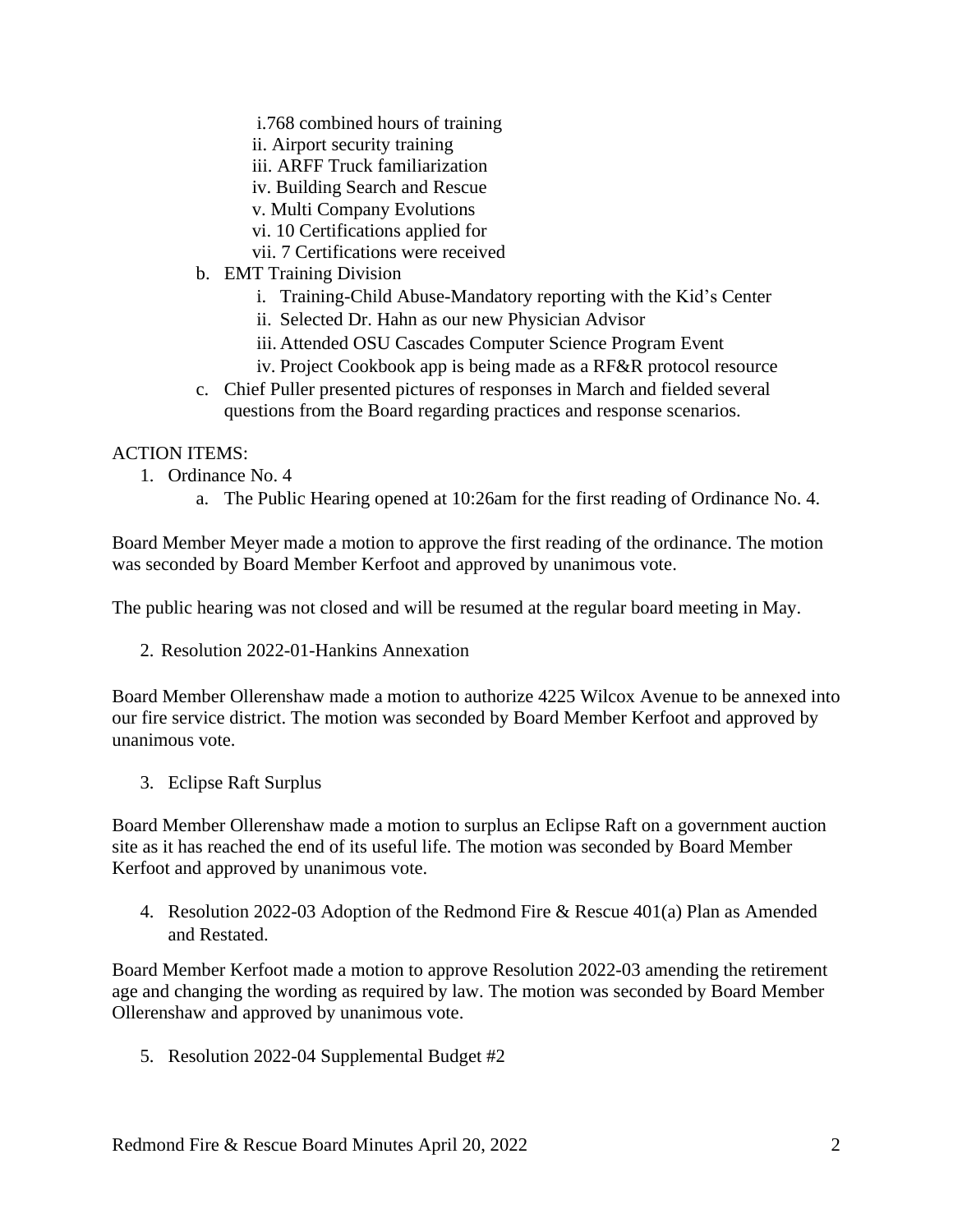Board Member Ollerenshaw made a motion to approve Resolution 2022-04 amending the budget overages in the General Fund and reclassifying the purchase of the radios to the Capital Fund to help offset the overage. The motion was seconded by Board Member Kerfoot and approved by unanimous vote.

6. Ford 150 Purchase

Redmond Fire & Rescue has an opportunity to purchase two F-150 pickups made available to us as another buyer backed out. They are expected to arrive in the fall which is a significantly shorter time frame than if ordered today. These trucks would fill an open slot for a Fire Chief's truck and allow replacement of another older truck.

Board Member Ollerenshaw made a motion to approve buying both available trucks with a spending cap of \$110,000 out of next year's budget. The motion was seconded by Board Member Kerfoot and approved by unanimous vote.

# FIRE CHIEF COMMENTS: Interim Chief Jeff Puller

- 1. AP Triton Update
	- a. Facilities master plan document is being finalized this week
	- b. Master plan technical document should also be finalized this week.
	- c. When they are complete, AP Triton will attend the Board Meeting and present them.
- 2. ODOT Property
	- a. Chief Puller plans to present information about the property on Yew Avenue at the next Board Meeting.

## EXECUTIVE SESSION:

President Penhollow recessed the regular session at 10:53am.

Oregon Law permits public bodies to meet in executive session to discuss specific matters which are not open to the public. Final actions or decisions on these matters will be made during regular session. Per ORS 192-660(2)(a) authorizing an executive session "to consider the employment of an officer, employee, staff member or agent."

## REGULAR SESSION REOPENING:

Board President Penhollow returned to regular session from Executive Session at 11:36am.

## MOTIONS AS RESULT OF EXECUTIVE SESSION:

- 1. Board Member Ollerenshaw made a motion to authorize the Board President to sign a contract with the interim Fire Chief. The motion was seconded by Board Member Kerfoot and was approved by unanimous vote.
- 2. Board Member Ollerenshaw made a motion to direct staff to finalize the Western Fire Chiefs Association's Fire Chief recruitment brochure with modified education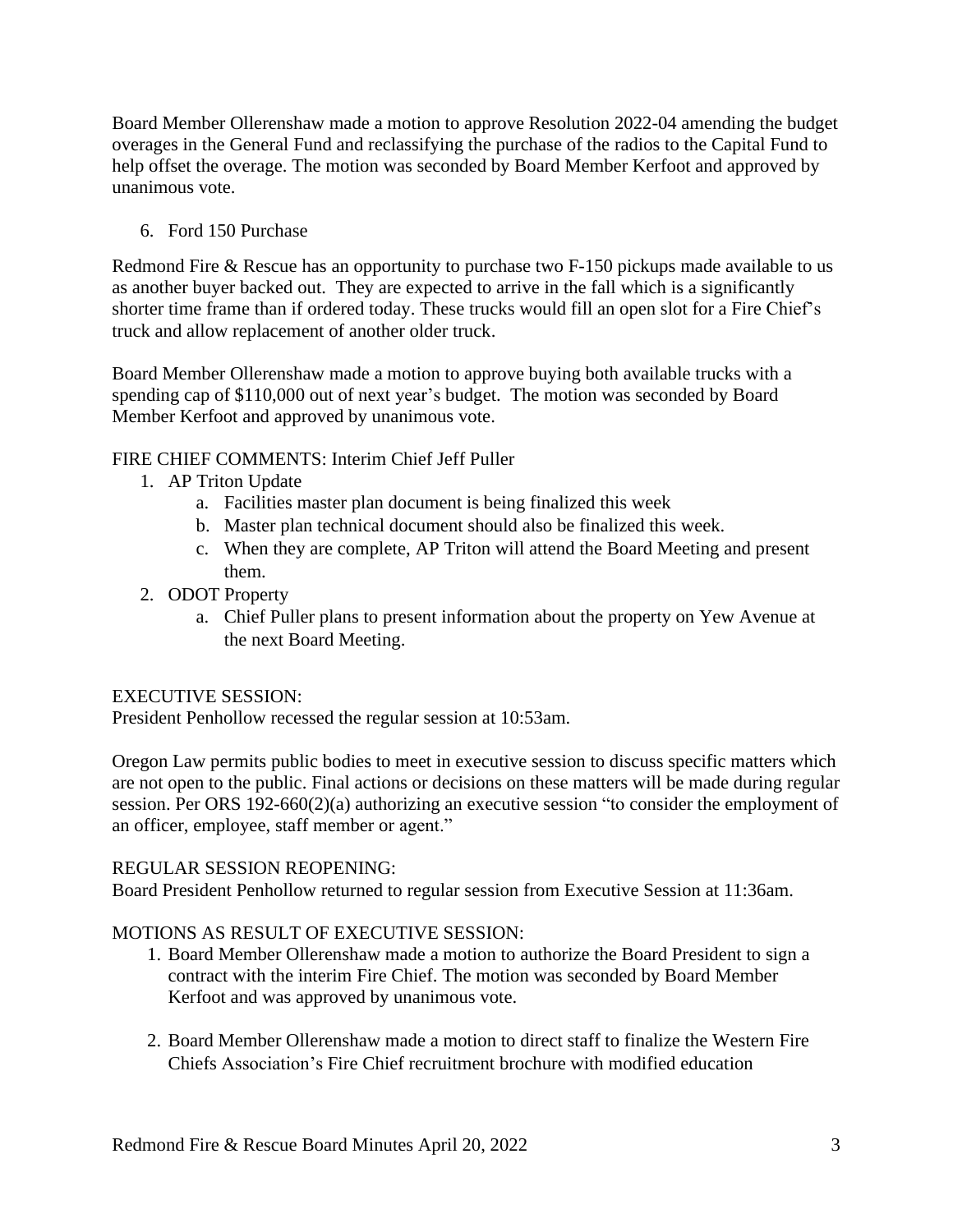requirements to state that a bachelor's degree is not required but recommended. The motion was seconded by Board Member Kerfoot and was approved by unanimous vote.

NEW BUSINESS: None

OLD BUSINESS: None

#### BOARD MEMBER COMMENTS:

Member Ollerenshaw reminded the Board members of rules pertaining to their position as a Board Member.

Board Member Meyer would like a copy of thank you notes given to the crew included in the Board packet.

BOARD PRESIDENT COMMENTS: None

ADJOURN: Being no further business, Board Member Ollerenshaw moved to adjourn. The motion was seconded by Board Member Kerfoot and was approved by unanimous vote. The meeting was adjourned at 11:43am.

Approved:

|                                          | May 18, 2022 |  |
|------------------------------------------|--------------|--|
| Carroll Penhollow, President             | Date         |  |
|                                          | May 18, 2022 |  |
| Craig Unger, Secretary/Treasurer         | Date         |  |
| Attest:                                  |              |  |
|                                          | May 18, 2022 |  |
| Shannon Biondi, Administrative Assistant | Date         |  |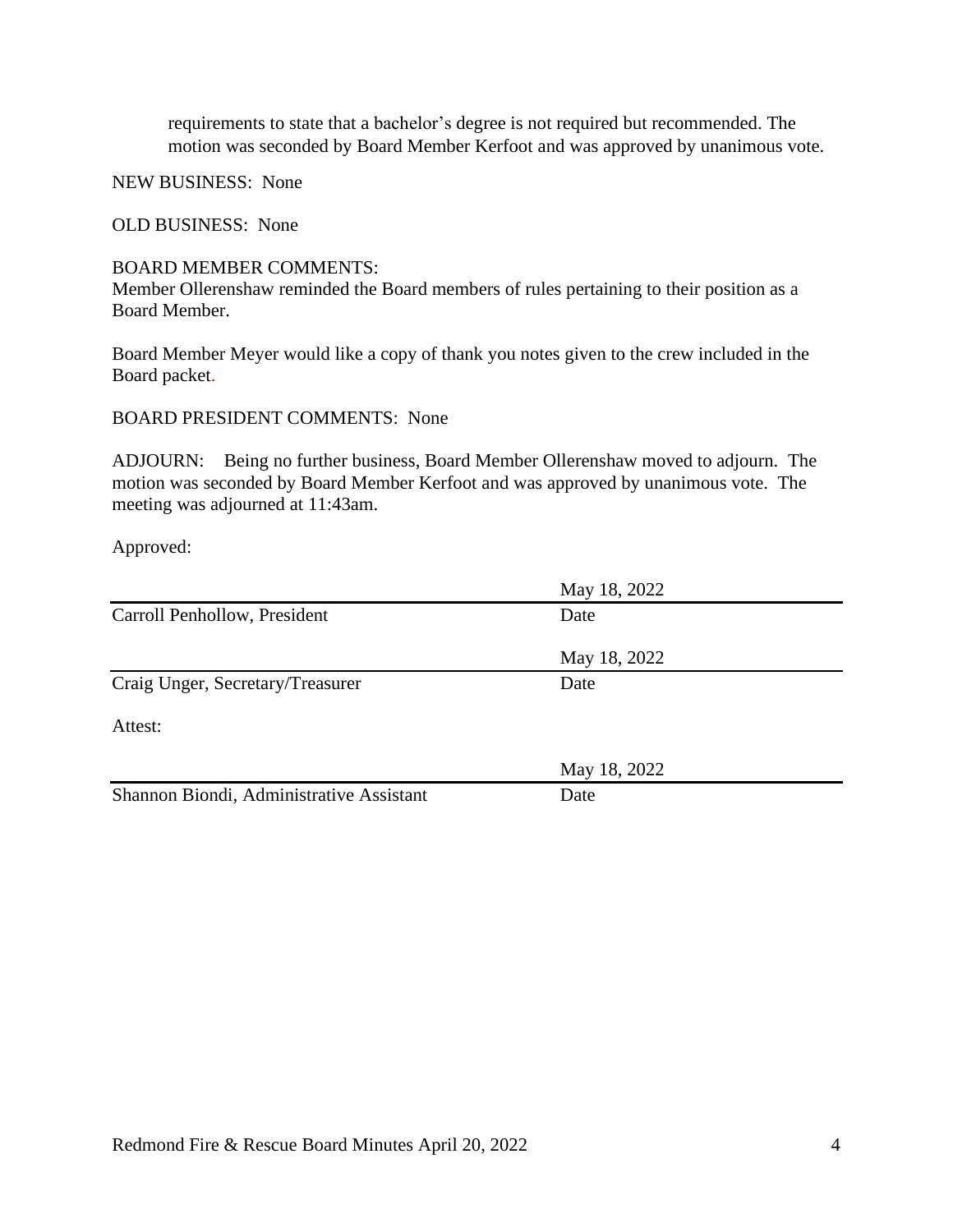

## **REDMOND FIRE & RESCUE FINANCIAL DASHBOARD APRIL 30, 2022 83% OF TOTAL BUDGET**

| $83\%$                                                         | 2021/22           | 2021/22                         | $%$ of           | <b>Prior Year</b>    | <b>YTD</b>            | (Over)       |
|----------------------------------------------------------------|-------------------|---------------------------------|------------------|----------------------|-----------------------|--------------|
|                                                                | <b>Budget</b>     | <b>YTD</b> Actual <i>Budget</i> |                  | <b>Actual</b>        | Projected             | <b>Under</b> |
| <b>General Fund</b>                                            |                   |                                 |                  |                      |                       |              |
| <b>Revenues</b>                                                |                   |                                 |                  |                      |                       |              |
| Property Tax - Permanent Rate                                  | 7,912,000         | 7,812,114                       | 98.7%            | 7,253,311            | 8,040,614             |              |
| Property Tax - Levy                                            | 1,208,000         | 1,172,762                       | 97.1%            | 1,092,063            | 1,201,262             |              |
| Ambulance Revenue                                              | 2,380,000         | 2,089,747                       | 87.8%            | 1,839,008            | 2,457,697             |              |
| Fire Med Membership                                            | 34,000            | 40,228                          | 118.3%           | 33,195               | 48,273                |              |
| <b>Contractual Services (Airport)</b>                          | 643,979           | 536,649                         | 83.3%            | 522,130              | 643,978               |              |
| Conflagration                                                  | 69,601            | 43,066                          | 61.9%            | 182,385              | 43,066                |              |
| <b>GEMT</b>                                                    | 85,000            | 570,919                         | 671.7%           | 99,167               | 570,919               |              |
| Grants                                                         | 2,000             |                                 | 0.0%             | 106,485              |                       |              |
| Interest<br>Other                                              | 30,000<br>52,000  | 25,660                          | 85.5%            | 29,155               | 28,792                |              |
| <b>Total YTD Revenue</b>                                       | 12,416,580        | 138,100<br>12,429,244           | 265.6%<br>100.1% | 60,801<br>11,217,700 | 144,678<br>13,179,279 |              |
|                                                                |                   |                                 |                  |                      |                       |              |
| <b>Expenditures</b><br><b>Administration</b>                   |                   |                                 |                  |                      |                       |              |
| Personnel (includes OT)                                        | 909,440           | 722,921                         | 79.5%            | 644,310              | 898,215               |              |
| Materials & Services                                           | 351,800           | 222,321                         | 63.2%            | 132,591              | 310,938               |              |
| <b>Total Administration</b>                                    | 1,261,240         | 945,242                         | 74.9%            | 776,902              | 1,209,153             | 52,087       |
|                                                                |                   |                                 |                  |                      |                       |              |
| <b>Fire &amp; Rescue Operations</b><br>Personnel (includes OT) | 7,187,318         | 5,633,676                       | 78.4%            | 5,421,561            | 7,062,140             |              |
|                                                                |                   |                                 |                  |                      | 469,335               |              |
| Overtime - Suppression<br>Overtime - Conflagration             | 600,000<br>30,000 | 267,646<br>15,906               | 44.6%<br>53.0%   | 573,966<br>82,833    | 15,906                |              |
| Materials & Services                                           | 279,000           | 191,706                         | 68.7%            | 110,446              | 417,080               |              |
| <b>Total Fire &amp; Rescue Ops</b>                             | 7,466,318         | 5,825,382                       | 78.0%            | 5,532,007            | 7,479,220             | (12,902)     |
|                                                                |                   |                                 |                  |                      |                       |              |
| <b>Fire &amp; Rescue Training</b>                              |                   |                                 |                  |                      |                       |              |
| Personnel (includes OT)                                        | 284,215           | 223,320                         | 78.6%            | 178,552              | 273,860               |              |
| Materials & Services                                           | 141,250           | 49,383                          | 35.0%            | 82,956               | 95,469                |              |
| <b>Total Fire &amp; Rescue Training</b>                        | 425,465           | 272,703                         | 64.1%            | 261,508              | 369,329               | 56,136       |
| <b>EMS</b> Operations                                          |                   |                                 |                  |                      |                       |              |
| Personnel (includes OT)                                        | 1,255,611         | 826,578                         | 65.8%            | 871,889              | 1,027,770             |              |
| Overtime - EMS                                                 | 326,001           | 184,191                         | 56.5%            | 245,396              | 235,137               |              |
| Materials & Services                                           | 338,300           | 360,824                         | 106.7%           | 250,601              | 430,931               |              |
| <b>Total EMS</b>                                               | 1,593,911         | 1,187,402                       | 74.5%            | 1,122,490            | 1,458,701             | 135,210      |
| Fire & Life Safety                                             |                   |                                 |                  |                      |                       |              |
| Personnel (includes OT)                                        | 324,894           | 214,649                         | 66.1%            | 124,893              | 279,670               |              |
| Materials & Services                                           | 45,800            | 35,174                          | 76.8%            | 10,980               | 45,070                |              |
| <b>Total Fire &amp; Life Safety</b>                            | 370,694           | 249,823                         | 67.4%            | 135,873              | 324,740               | 45,954       |
| <b>Facilities, Vehicles &amp; Equipment</b>                    | 739,292           | 611,918                         | 82.8%            | 497,769              | 737,892               | 1,400        |
| <b>Debt Service</b>                                            | 435,651           | 282,683                         | 64.9%            | 278,427              | 435,651               | $\bf{0}$     |
| <b>Transfers Out - To Capital Projects</b>                     | 413,917           | 413,917                         | 100.0%           | 661,260              | 413,917               | $\bf{0}$     |
| <b>Total YTD Expenditures</b>                                  | 12,706,488        | 9,789,070                       | 77.0%            | 9,266,236            | 12,428,603            | 277,885      |
| <b>Net Revenue Over Expenditures</b>                           | (289,908)         | 2,640,173                       |                  | 1,951,464            | 750,676               |              |
| <b>Beginning Fund Balance</b>                                  | 3,936,544         | 3,936,544                       | 100.0%           | 3,309,476            | 4,687,220             |              |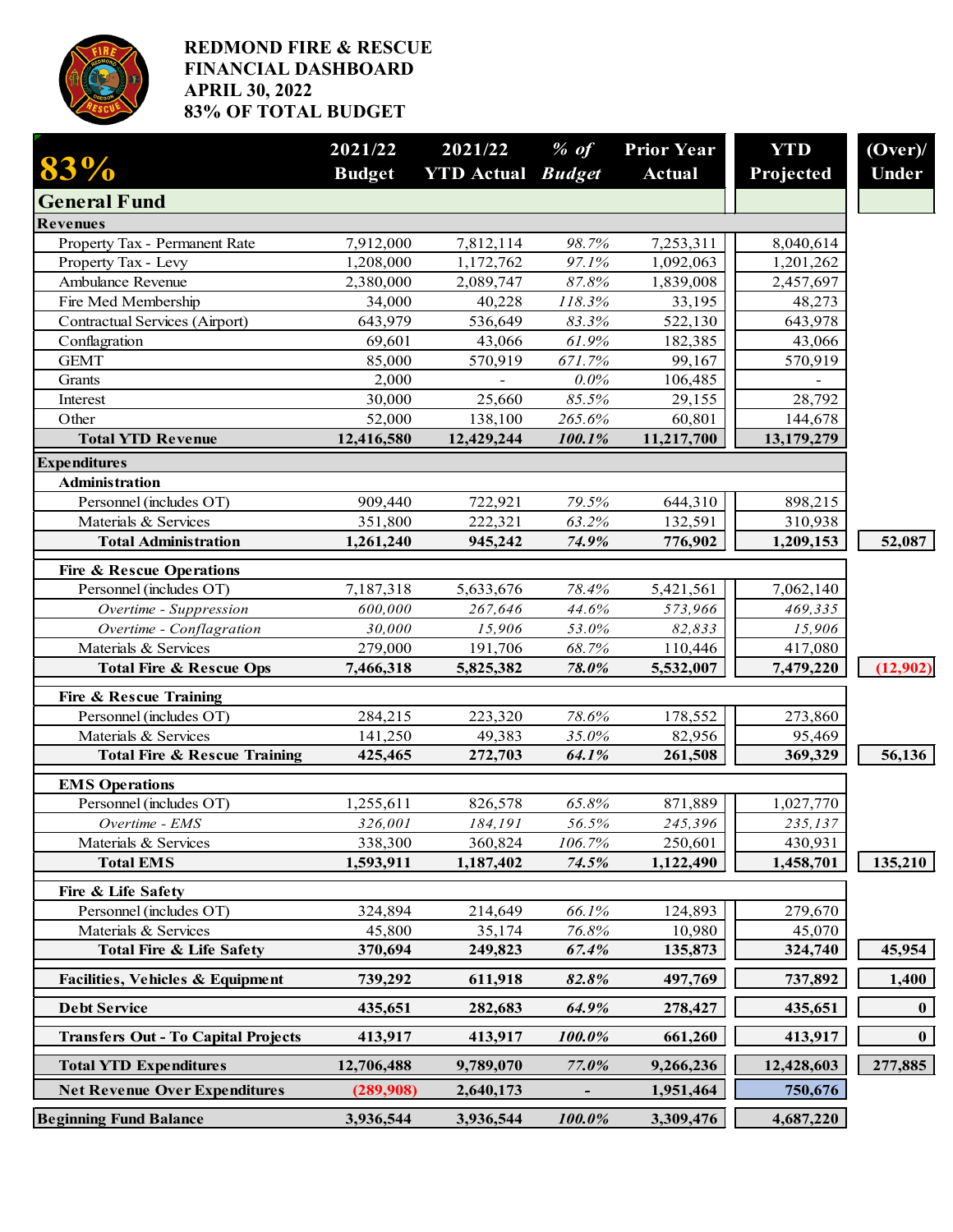| 83%                                  | 2021/22<br><b>Budget</b> | 2021/22<br><b>YTD</b> Actual <i>Budget</i> | % of    | <b>Prior Year</b><br><b>Actual</b> | <b>YTD</b><br>Projected |
|--------------------------------------|--------------------------|--------------------------------------------|---------|------------------------------------|-------------------------|
| <b>Capital Projects Fund</b>         |                          |                                            |         |                                    |                         |
| <b>Revenues</b>                      |                          |                                            |         |                                    |                         |
| Bond/Note Sale                       | $\overline{\phantom{a}}$ |                                            | $0.0\%$ |                                    |                         |
| Grants                               | $\overline{\phantom{a}}$ |                                            | $0.0\%$ |                                    |                         |
| Sale of Property                     | $\overline{\phantom{0}}$ |                                            | $0.0\%$ | 45,300                             |                         |
| Other                                |                          |                                            | $0.0\%$ |                                    |                         |
| Transfers In - From General Fund     | 413,917                  | 413,917                                    | 100.0%  | 661,260                            | 493,917                 |
| <b>Total YTD Revenue</b>             | 413.917                  | 413.917                                    | $0.0\%$ | 706,560                            | 493,917                 |
| <b>Expenditures</b>                  |                          |                                            |         |                                    |                         |
| Capital Outlay                       | 995,532                  | 512,196                                    | 51.4%   | 154,329                            | 995,532                 |
| <b>Total YTD Expenditures</b>        | 995,532                  | 512,196                                    | 51.4%   | 154,329                            | 995,532                 |
| <b>Net Revenue Over Expenditures</b> | (581, 615)               | (98, 279)                                  |         | 552,231                            | (501, 615)              |
| <b>Beginning Fund Balance</b>        | 1.431.615                | 1.431.615                                  | 100.0%  | 473,852                            | 930,000                 |

# **Personnel Costs - April**

|      | Salary     | OТ                   | Medical | <b>PERS</b>                 |
|------|------------|----------------------|---------|-----------------------------|
| 2022 | 419.576 \$ |                      |         | 45,381 \$ 86,410 \$ 130,465 |
| 2021 | 392,020 \$ | 106,087 \$ 80,564 \$ |         | 136,855                     |

| <b>Cash Balances - April</b> | Total Cash |           |      | <b>By Fund</b>      |                     |
|------------------------------|------------|-----------|------|---------------------|---------------------|
|                              | 2022       | 2021      |      | <b>General Fund</b> | <b>Capital Fund</b> |
| LGIP $(0.65\% / 0.60\%)$     | 7,238,954  | 4,702,982 | 2022 | 6.064.099           | 1,333,336           |
| FIB - General                | 149.555    | 111.907   |      |                     |                     |
| FIB - Donation               | 8.925      | 7,635     | 2021 | 3,796,440           | 1,026,083           |
| Total                        | 7,397,435  | 4,822,523 |      |                     |                     |

# **Board Required Signature Checks - April**

| Payee            | Amount | <b>Description</b>                                  |
|------------------|--------|-----------------------------------------------------|
| City of Redmond  |        | 18,344.25 Vehicle maintenance                       |
| <b>SDIS</b>      |        | 91,384.16 Medical insurance                         |
| <b>HRA VEBA</b>  |        | 14,416.81 Monthly VEBA pmt                          |
| Freightliner NW  |        | 36,611.18 Replace motor in 424                      |
| Verizon Wireless |        | $11,002.17$ New ipads $(11)$ , plus monthly service |
| Mastercard       |        | 18,090.15 Monthly charges, more training/travel     |
| L3Harris         |        | 15,803.40 New radios (5)                            |

# **Auto Draft Payments - April**

| Pavee | Amount | <b>Description</b> |  |  |
|-------|--------|--------------------|--|--|
|       |        |                    |  |  |

None

#### **Notes:**

\* FY2021/22 Budget has been updated to include the supplemental budget which increased appropriations by \$290k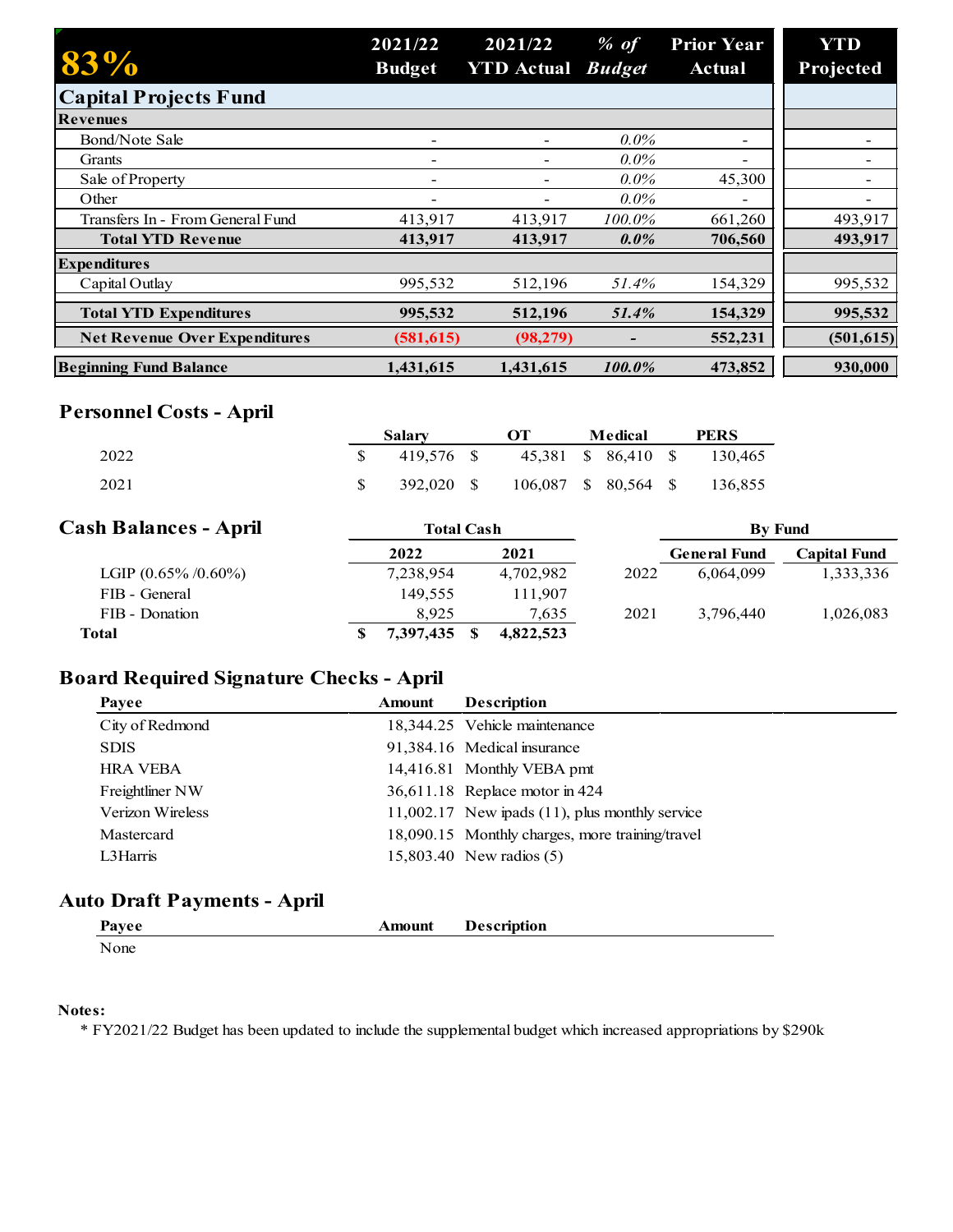

| <b>Position</b>  | 7/1/2021<br><b>Budget</b> | <b>Revised</b><br><b>Budget</b> | 4/30/2022<br><b>Actual</b> | Over/<br>(Short) |
|------------------|---------------------------|---------------------------------|----------------------------|------------------|
| BC               | 3                         | 3                               | 3                          |                  |
| <b>CPT</b>       | 9                         | 9                               | 9                          |                  |
| <b>ENG</b>       | 18                        | 18                              | 20                         | 2                |
| $\rm FF$         | 9                         | 12                              | 11                         | (1)              |
| <b>PM</b>        | 6                         | 6                               | 3                          | (3)              |
| <b>EMT</b>       | 6                         | 6                               | 6                          |                  |
| <b>ADMIN</b>     | 7                         | 7                               | 7                          |                  |
| <b>FLS</b>       | 2                         | $\overline{2}$                  | 2                          |                  |
| <b>CPT-ADMIN</b> | 2                         | 2                               | 2                          |                  |
| <b>TOTAL</b>     | 62                        | 65                              | 63                         |                  |

**Chart 1:** Displays the current staffing levels for all positions compared to the adopted budget.

**Note:** With the hiring of the new engineers in fall 2021, the budgeted FTEs for the firefighter rank was increased from 9 to 12.

**Analysis:** The District is now short a total of two line staff, mostly due to vacancies in the paramedic rank.

# **Change from Prior Month:** None.



**Chart 2:** Shows the budgeted Full Time Equivalent (FTEs) for line staff since 2011.

**Analysis:** Since 2011, total line staff across all positions have increased from 30 to 54, which is an 80% increase.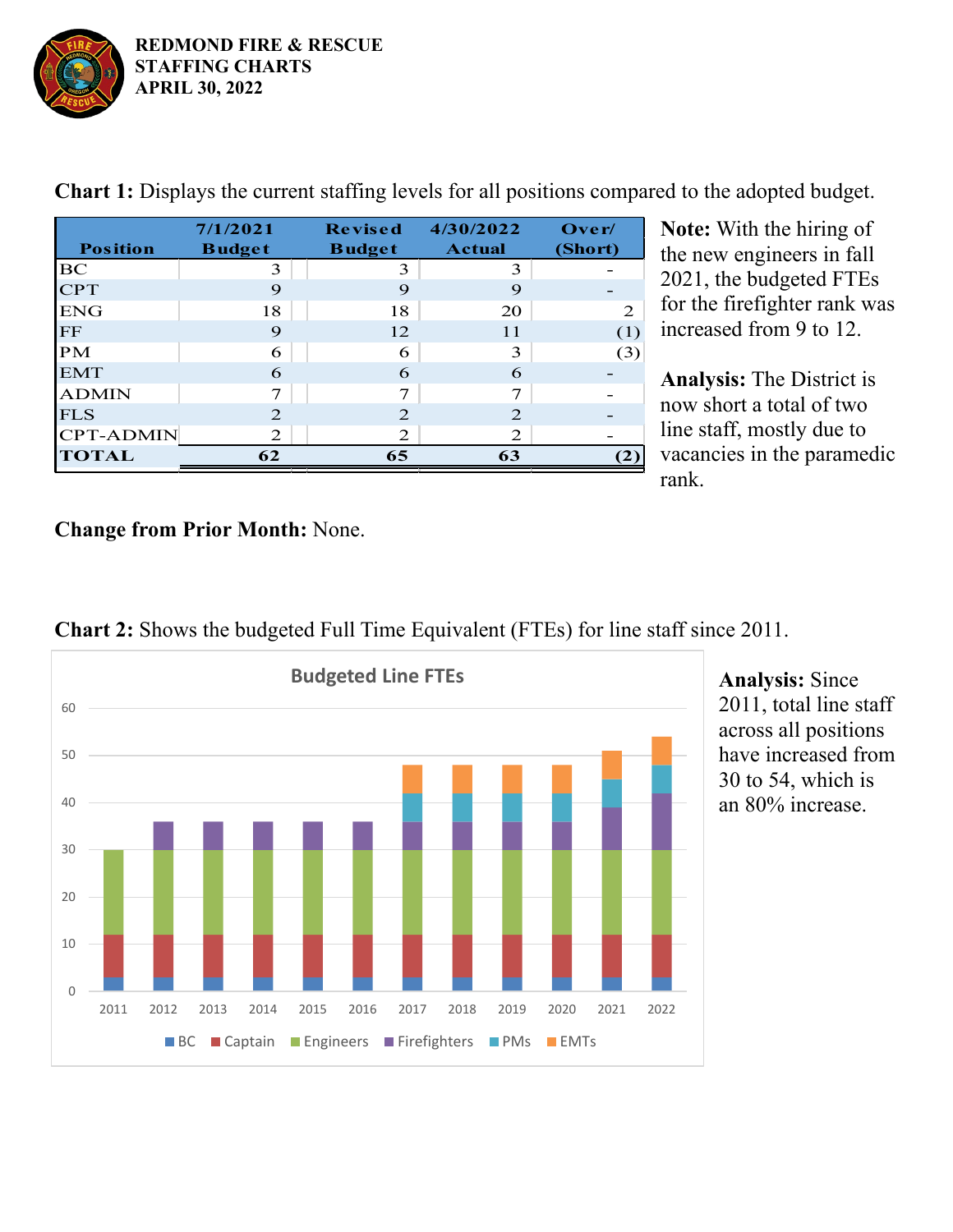

Redmond Fire & Rescue Ambulance Billing Report May 2022

| <b>HealthEMS RevNet</b>                    |                             |               |
|--------------------------------------------|-----------------------------|---------------|
|                                            |                             |               |
| <b>April Charges</b>                       |                             | (Net) 391,170 |
|                                            |                             |               |
| April Payments                             |                             | 170,219       |
|                                            |                             |               |
| April Write Offs                           |                             | (16, 035)     |
| FireMed                                    | \$<br>$1,531.16$ (6 claims) |               |
| Collections                                | 12,077.23 (13 claims)       |               |
| CaresAct                                   | 1,372.36 (1 claim)          |               |
| <b>St. Charles FA</b>                      | 1,054.49 (1 claim)          |               |
|                                            |                             |               |
| YTD Accounts Receivable (04/30/2022)       |                             | 736,363       |
| Billed through 04/27/2022 as of 04/30/2022 |                             |               |

| <b>FireMed Statistics</b>         | <b>March</b> | <b>YTD</b>   |
|-----------------------------------|--------------|--------------|
| FireMed Member Payment            | 4,550.00     | 42,358.83    |
| Donations                         | 0.00         | 195.50       |
| <b>Patient Account Write-Offs</b> | (233.00)     | (14,096.96)  |
| Life Flight Management Fee        | (1, 137.50)  | (10, 589.71) |
| <b>FireMed Revenue</b>            | 3,179.50     | 17.867.66    |

YTD is fiscal year July 1, 2021 – June 30, 2022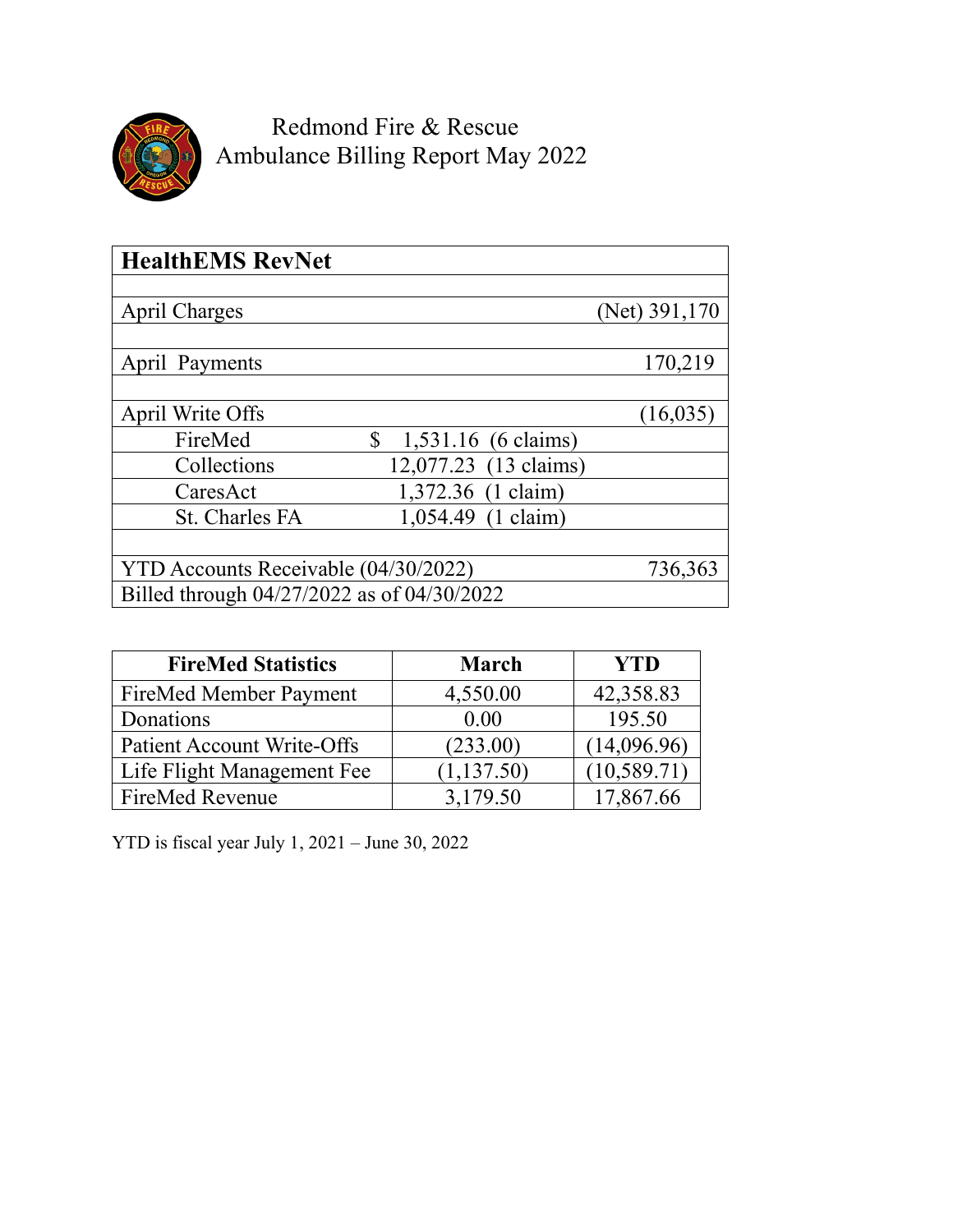### RF&R Monthly Board Meeting Operations Response Report for 5/18/2022 Data for: April 2022

**Total Calls** = 529 (this includes all calls, including dispatched and cancelled)

**Total Fire Calls\*** = 17 (3% of total calls)

**Total EMS Calls\*\*** = 427 (81% of all calls)

- 60% ALS
- 40% BLS
- Transported 316 patients total which includes 62 Interfacility transports

**Total Aircraft Related Calls** = 4 (<1% of all calls)

**Total Service Calls\*\*\*** = 80 (15% of all calls)

*\*Fire Calls – Includes Structure/Mobile Fires, Tent Fires or Under shelter, Vehicle Fires, Brush / vegetation fires, other fires, Dispatched canceled enroute Fire Calls. Does not include aircraft or MVA.*

*\*\*EMS Calls – Includes EMS calls, Motor vehicle crashes, Rescue responses, Elevator emergency with occupant, Dispatched canceled enroute EMS and MVA calls*

*\*\*\*Service Calls – Includes Authorized or Illegal burning complaints, Good Intent calls, Sprinkler System / False Alarm calls, Dispatched canceled enroute Alarm calls, Fuel Spills / Gas Leak / CO Incidents, Electrical Wiring Incidents, Special Incidents, Water or Smoke removal calls, Animal problems, Citizen complaints, Public Assist,* 

# **First Due Station Responses:**

401

Fire Calls  $= 8$ EMS Calls  $= 316$  Service Calls = 58 Total Calls = 383 (73% of total calls)

402

Fire Calls  $= 3$  EMS Calls = 26 Service Calls = 4 Total Calls = 33 (6% of total calls)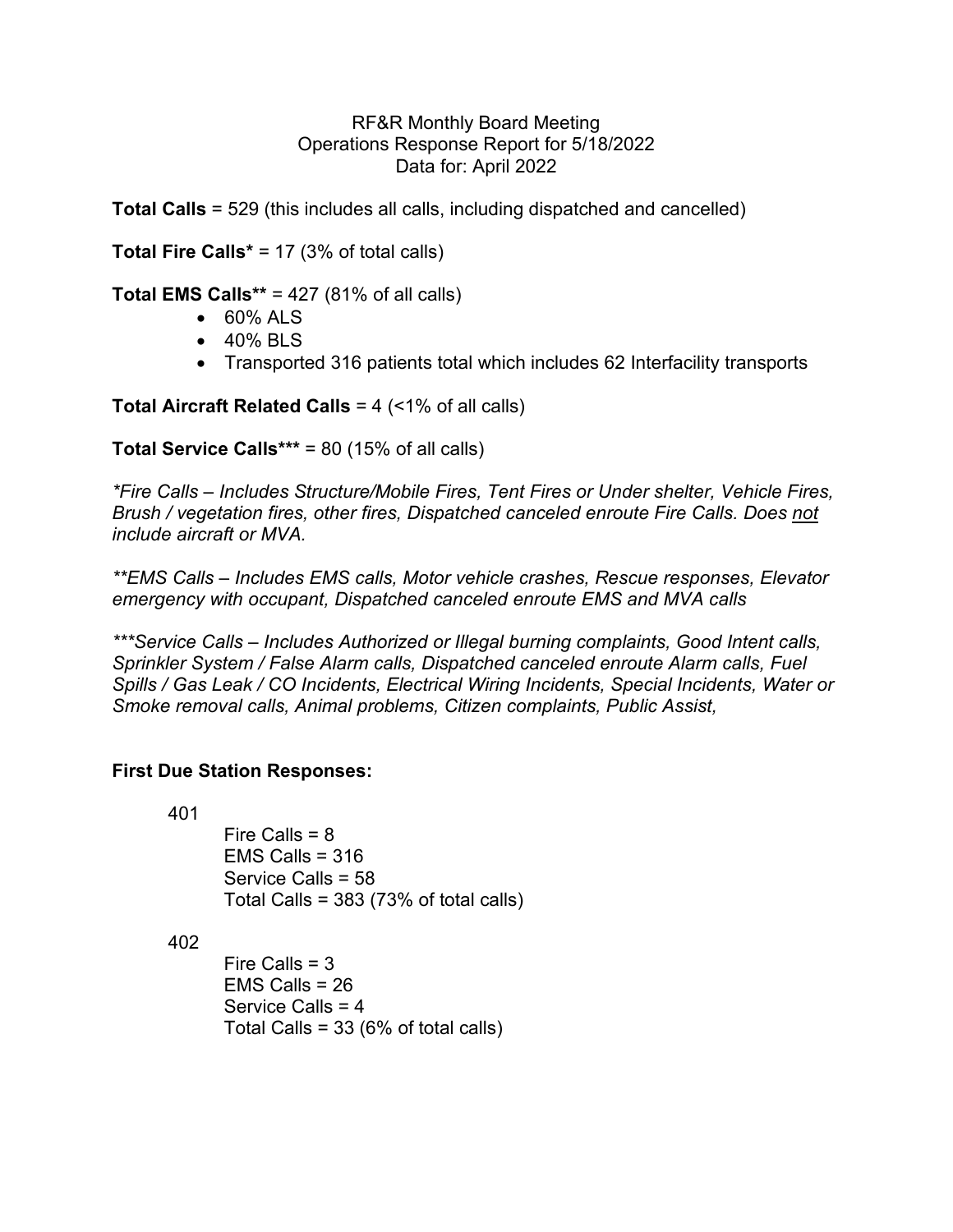403 Aircraft calls = 4 Fire Calls = 1 EMS Calls = 5 Service calls = 0 Total Calls = 10 (1% of total calls)

404

 Fire Calls = 5 EMS Calls = 80 Service Calls = 18 Total Calls = 103 (20% of total calls)

# **Mutual/Auto Aid Given/Received**:

| <b>Basic Aid Given Their Fire Department Name (FD1.23)</b> | <b>Total Incidents</b> |
|------------------------------------------------------------|------------------------|
| Automatic aid given                                        |                        |
| Bend FD                                                    | 3                      |
| Crook County $F & R$                                       | 2                      |
| Crooked River Ranch RFPD & Ambulance                       |                        |
| Sisters-Camp Sherman RFPD                                  |                        |
| Mutual aid given                                           |                        |
| Bend FD 1                                                  |                        |
| Crook County $F & R 2$                                     | 2                      |
| Crooked River Ranch RFPD & Ambulance 1                     |                        |
| Sisters-Camp Sherman RFPD 1                                |                        |
|                                                            |                        |
|                                                            |                        |
| Auto aid received                                          |                        |
| Cloverdale RFPD                                            |                        |
| <b>Bend Fire</b>                                           | 4                      |
| Crook County Fire & Rescue                                 |                        |

Total MVA's = 23 (3 Required Extrication)

Total Electrical Fires = 2

Total Haz-Mat / Gas Leaks = 4

Total Vehicle Fires = 2

Total Smith Rock Responses = 0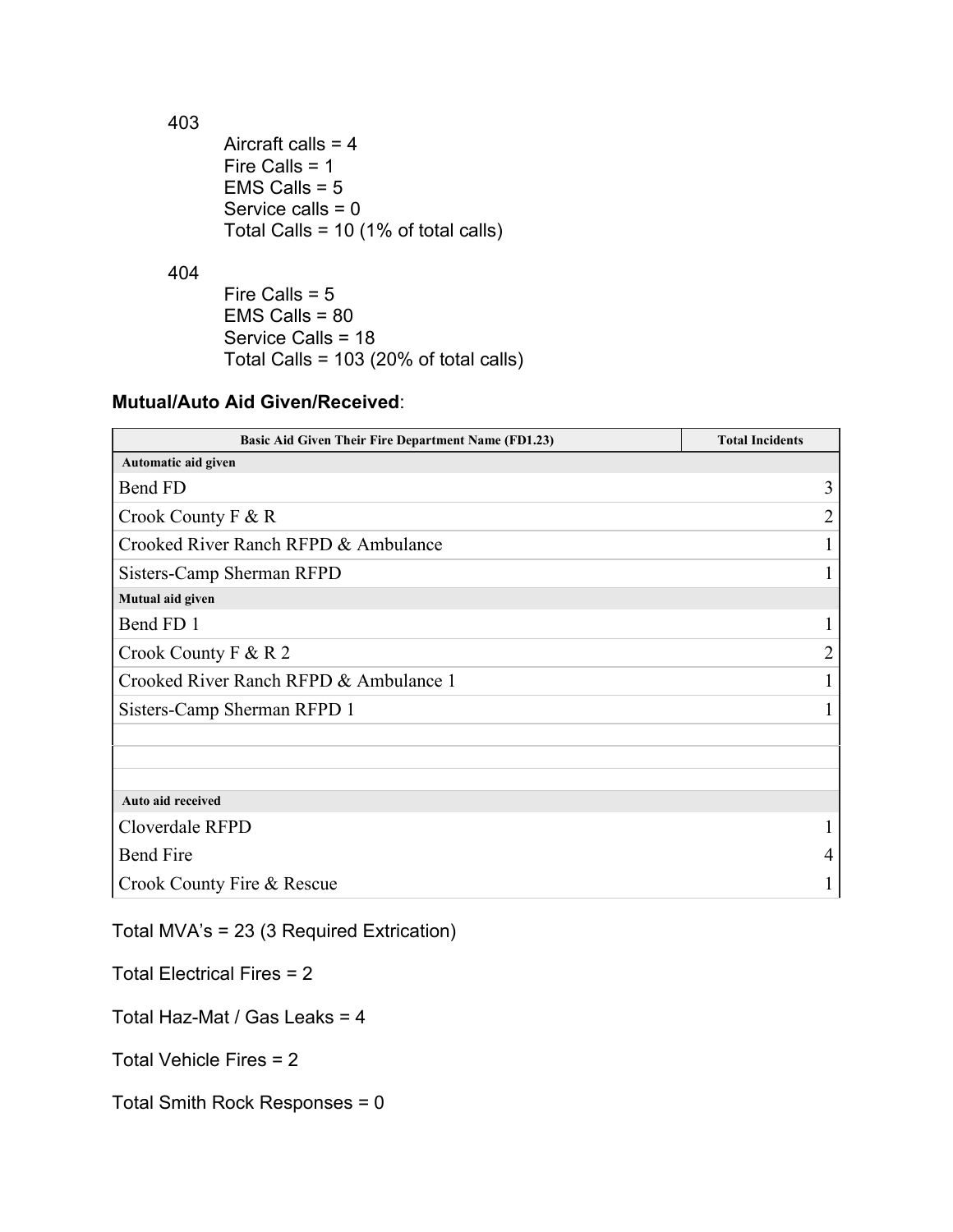Total Fire Alarms = 15

Total Burning Complaints (IOB) = 11

Total Calls for Assistance or Requests for Service = 12

Total Airport Incidents = 5

Total Bark dust Fires = 2

Total Brush Fires = 3

Total Tent Fire / Under Shelter = 0

Total Structure Fires = 4

# **Station and Apparatus Out of Service Report:**

4/27/22 – BLS M476 was shut down for 23 hours. Due to a member going home sick and no other could be found to staff the vehicle after direct calls and text messages. No calls for service were delayed due to this outage.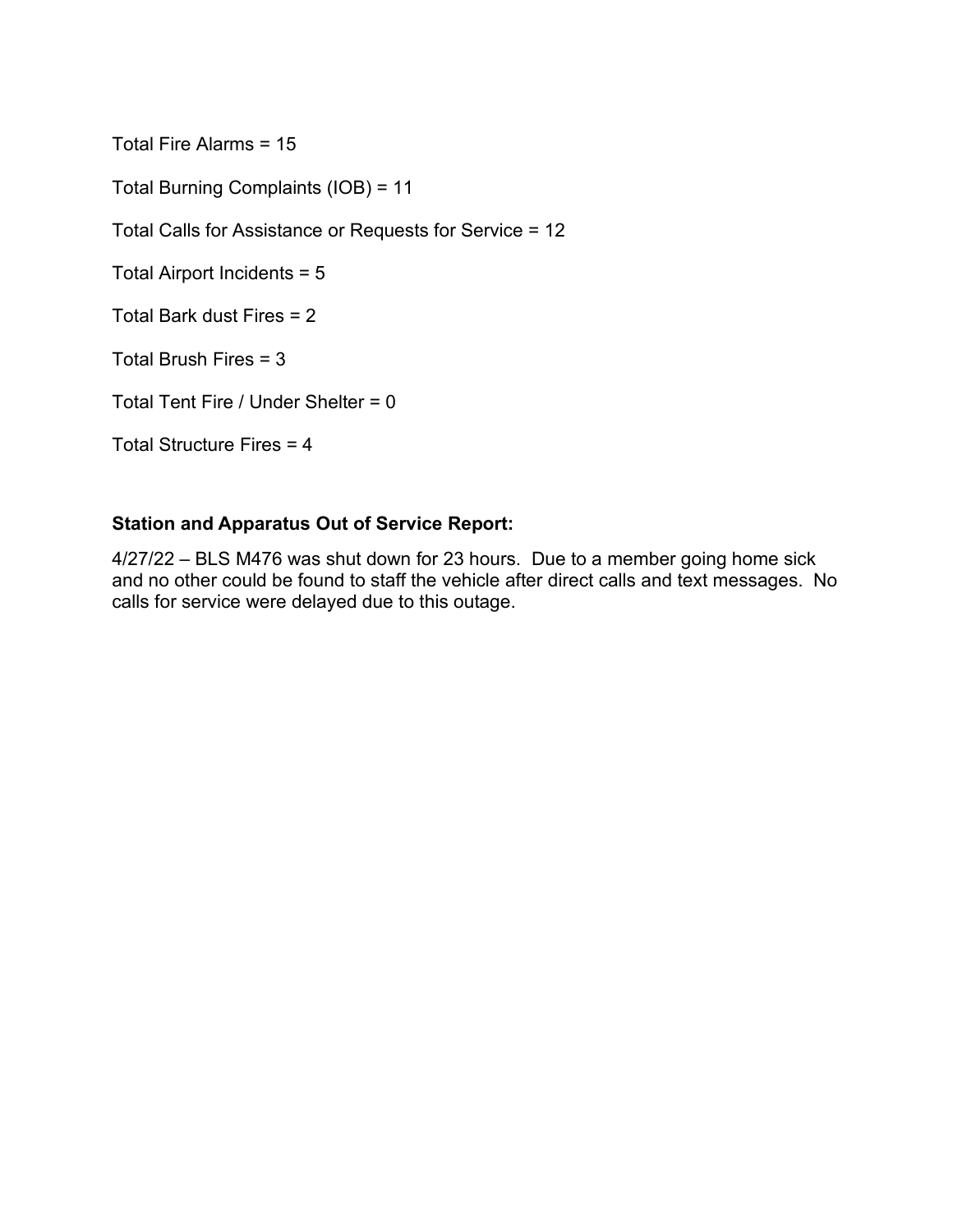# Apparatus Response Count Total Incidents:

| <b>Staff</b><br>411<br>412<br>418<br>480<br>481   | $\mathbf{1}$<br>57<br>$\overline{4}$<br>5<br>8              |
|---------------------------------------------------|-------------------------------------------------------------|
| 401                                               |                                                             |
| Apparatus<br>421<br>431<br>441<br>451<br>Ranger 1 | 179<br>1<br>$\overline{7}$<br>$\mathbf 1$<br>$\overline{2}$ |
| <b>Medics</b><br>471<br>475<br>476                | 149<br>128<br>153                                           |
| 402                                               |                                                             |
| Apparatus<br>422<br>442                           | 27<br>6                                                     |
| Medic<br>472                                      | 29                                                          |
| 403                                               |                                                             |
| Apparatus<br>ARFF1                                | $\overline{7}$                                              |
| 404                                               |                                                             |
| Apparatus<br>424<br>444                           | 50<br>$\overline{7}$                                        |
| Medic<br>474                                      | 58                                                          |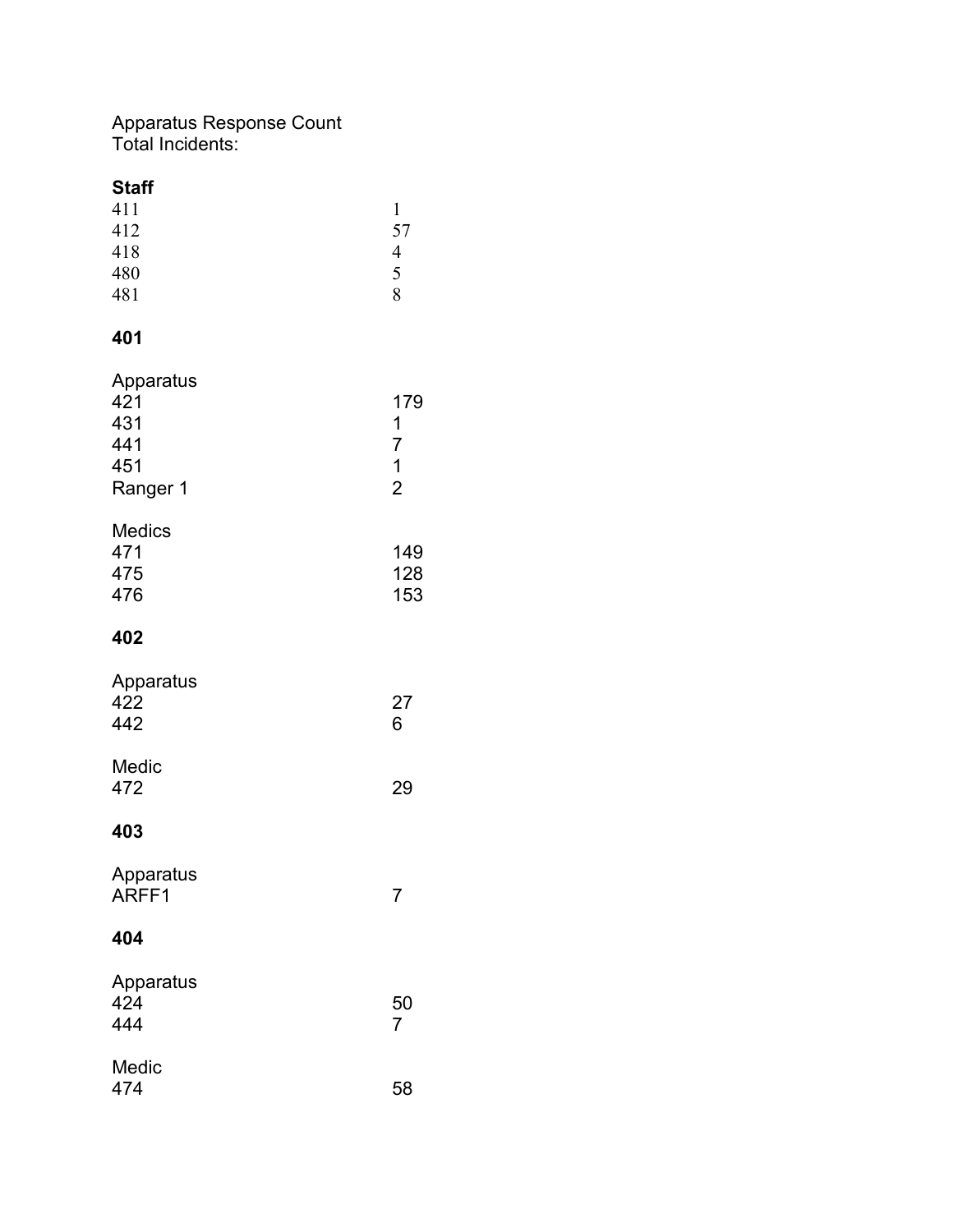

341 NW Dogwood Ave Phone: (541)504-5000 Fax: (541)526-1254 www.redmondfireandrescue.org

# **STAFF REPORT**

DATE: 5/18/2022 TO: BOARD OF DIRECTORS THROUGH: PAT DALE, INTERIM FIRE CHIEF FROM: TOM MOONEY, FIRE MARSHAL SUBJECT: PUBLIC HEARING ON ORDINANCE NO. 4 – AN ORDINANCE ADOPTING FIRE CODES AND STANDARDS

\_\_\_\_\_\_\_\_\_\_\_\_\_\_\_\_\_\_\_\_\_\_\_\_\_\_\_\_\_\_\_\_\_\_\_\_\_\_\_\_\_\_\_\_\_\_\_\_\_\_\_\_\_\_\_\_\_\_\_\_\_\_\_\_\_\_\_\_\_\_\_\_\_\_\_\_\_\_

# **Addresses Fire Board Goal:**

Strategic Goal #6: Develop Fire & Life Safety programs, social media, and web-site management.

# **Report in Brief:**

District staff requests the second reading of the ordinance adopting the Oregon Fire Code as written and with the following appendices A, H, I & J. The public hearing was opened on April 20, 2022.

# **Background:**

Under ORS 478.910, a Rural Fire Protection District may adopt a fire code. In consultation with legal counsel, staff is recommending the Board approve the Fire Code Ordinance to coincide with the Office of the State Fire Marshal's (OSFM) adoption of the 2019 Oregon Fire Code.

The Oregon Fire Code is updated approximately every three years and is created from using the International Fire Code which is referred to as the model code. During a fire code update, Oregon amendments are added to the code. Once the State adopts the code it can then be adopted locally within each jurisdiction.

State law allows local fire districts to modify the fire code as deemed necessary, including being more restrictive, as the fire code is a minimum requirement. If a jurisdiction decides to be more restrictive, they must first adopt the Oregon Fire Code along with any ordinances that apply to the fire code. Within the code there are certain appendices that are not adopted by the State and must be done through local ordinance if they so choose to.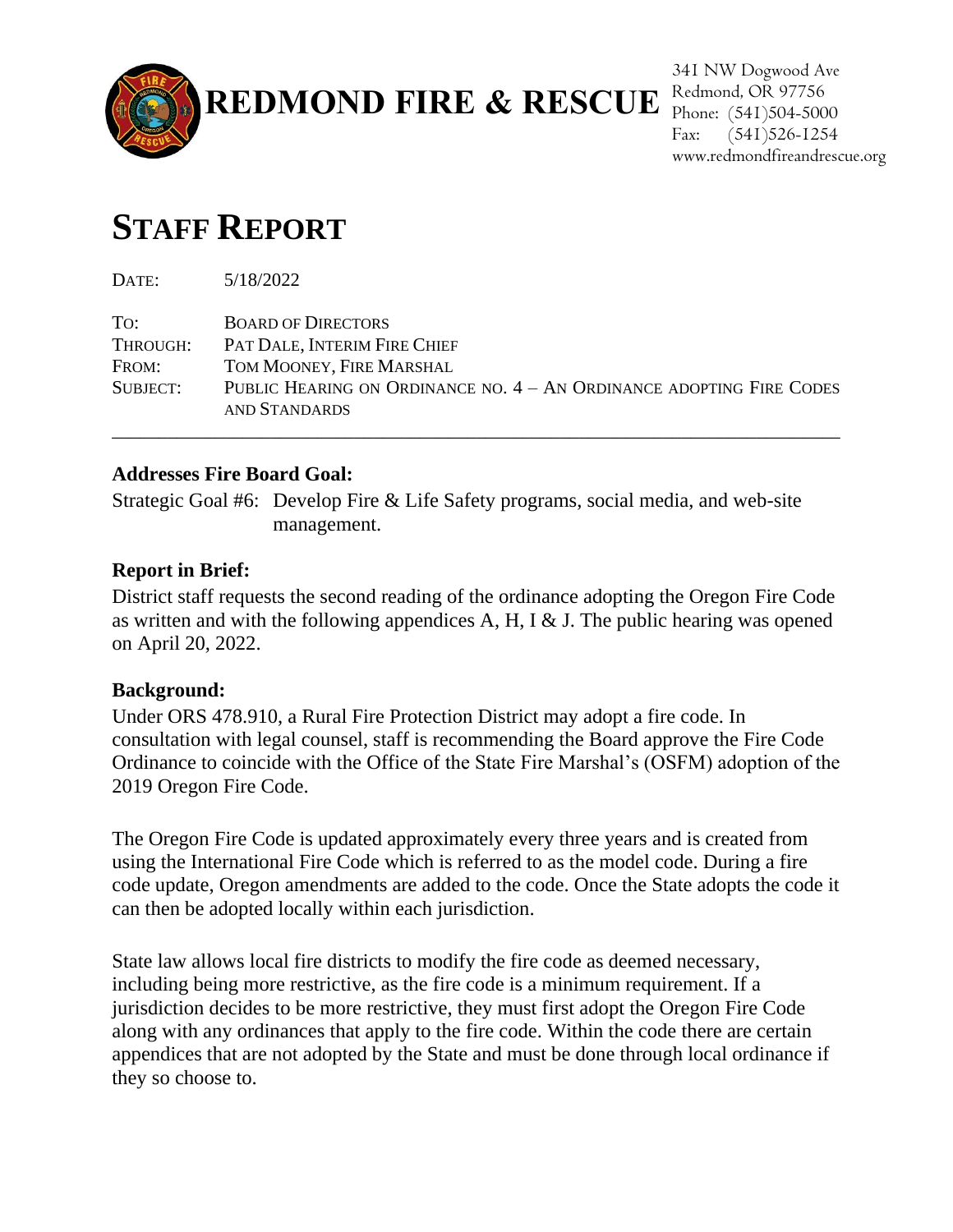ORS 478.910 requires a fire district board to adopt their fire prevention code in accordance with ORS 198.510 to 198.600. Following adoption by the District's Board, ORS 478.924 further mandates that any city or county within the District must also approve the fire code by resolution. If not adopted in a city or county, a legal uncertainty would exist about which agency has jurisdiction over fire code enforcement, plan review services, application of local amendments, appeals board proceedings, and more. If an existing fire code ordinance has been approved within any county or city within the District, the existing fire code will continue in effect until the other agencies have approved it.

# **Discussion:**

The local adoption of the Oregon Fire Code grants the District the ability to be more restrictive in certain applications of the fire code. For example, if the District wanted to be more restrictive with regards to open burning, the District would need to first adopt the fire code.

# **Fiscal Impact:**

There is no anticipated financial impact to the District.

# **Alternative Courses of Action:**

After conducting the public hearing and considering all the evidence and testimony:

- 1) Accept staff recommendation.
- 2) Accept staff recommendation, make additional modifications, and approve.
- 3) Continue the public hearing and the leave the written record open to request additional information.
- 4) Deny staff's recommendation.

As required, notices regarding this public hearing were posted in three places (the Library, City Hall, and Station 401) on April 12, 2022 and May 06, 2022. A public notice ran in The Bend Bulletin on April 12, 2022 and May 10, 2022, and the Ordinance was available for review at the District office.

# **Recommendation / Suggested Motion:**

"I move for the second reading and adoption by roll call of Ordinance No. 4 Adopting Fire Codes and Standards by title only." (Voice vote)

(Board president will read the ordinance by title only, once.)

"I move to approve Ordinance No. 4 by title only." (Roll call vote)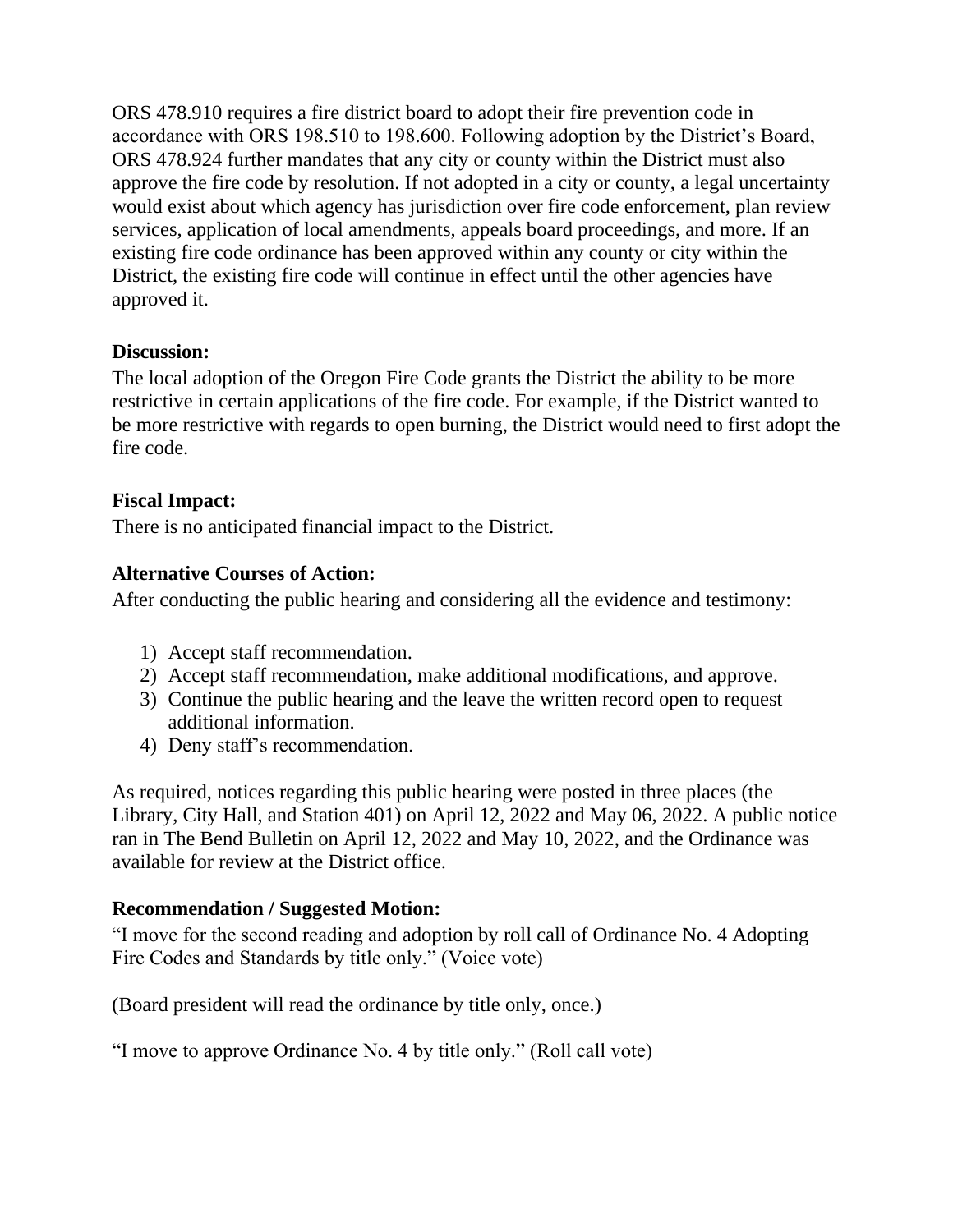#### **REDMOND FIRE & RESCUE**

#### **ORDINANCE NO. 4**

**AN ORDINANCE ADOPTING FIRE CODES AND STANDARDS FOR REDMOND FIRE AND RESCUE, A FIRE PROTECTION DISTRICT, PROVIDING FOR A REASONABLE LEVEL OF LIFE SAFETY AND PROPERTY PROTECTION FROM THE HAZARDS OF FIRE, EXPLOSION OR DANGEROUS CONDITIONS IN NEW AND EXISTING BUILDINGS, STRUCTURES, AND PREMISES AND TO PROVIDE SAFETY TO FIREFIGHTERS AND EMERGENCY RESPONDERS DURING EMERGENCY OPERATIONS.**

**WHEREAS,** Redmond Fire & Rescue, a Fire Protection District, has developed uniform fire regulations for the jurisdictions served; and

**WHEREAS,** Redmond Fire and Rescue, a Fire Protection District, hereinafter referred to as the District, finds it necessary to adopt regulations that establish a minimum level of fire safety, thus does hereby adopt the following regulations;

#### **NOW, THEREFORE IN CONSIDERATION OF THE FOREGOING; IT IS ORDAINED AS FOLLOWS:**

#### **TITLE AND FILING:**

This ordinance, including the codes hereby adopted, shall be filed with Oregon State Fire Marshal's Office and shall be posted at each fire station of the District as prescribed by ORS 478.940. From the date on which this ordinance shall take effect, provisions thereof shall be controlling within the territorial limits of the District and within each city and county within the District which similarly approves these provisions pursuant to ORS 478.924.

#### **SCOPE:**

The purpose of this code is to establish the minimum requirements consistent with nationally recognized good practices for providing a reasonable level of life safety and property protection from the hazards of fire, explosion or dangerous conditions in new and existing buildings, structures and premises and to provide safety to firefighters and emergency responders during emergency operations as authorized by ORS 478.910.

#### **SECTION I** - **ADOPTION OF THE DISTRICT'S FIRE CODE:**

For the purpose of prescribing regulations governing conditions hazardous to life and property from fire or explosion, except as amended under Sections II, the Oregon Fire Code adopted by the Oregon State Fire Marshal, as it is replaced and amended from time to time, is hereby adopted as the District's Fire Code. It is the intention of this ordinance that the District from time to time shall automatically adopt the latest Oregon Fire Code including any amendments as adopted by the Office of the State Fire Marshal without any additional action necessary by the District. The District also adopts the following appendices in the Oregon Fire Code, Appendix A, H, I & J. Such codes and amendments are adopted on the effective date of the administrative rule adopted by the Office of State Fire Marshal.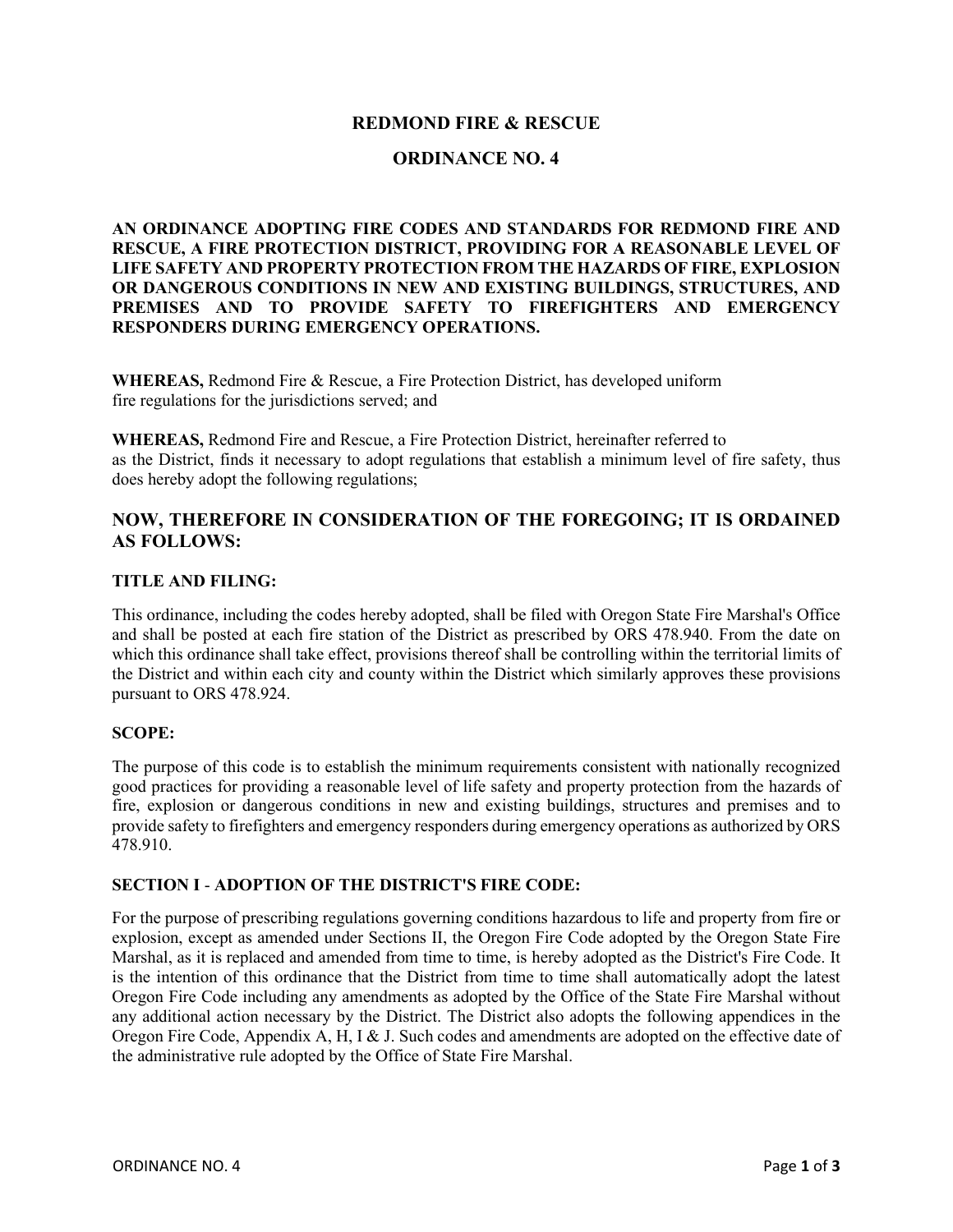#### **SECTION II** - **ENFORCEMENT OF FIRE CODE**

Notwithstanding provisions in the Oregon Fire Code authorizing or requiring inspections of buildings and premises, issuance of permits, review of plans, testing of fire protection systems and equipment, or provisions providing for enforcement of the Code, such inspections, plan review, permits, testing, and enforcement of the Code shall be discretionary by the Chief and other individuals charged by the Chief with such activities. The District recognizes that it has limited financial resources with which to provide fire, rescue, and other services and functions and is forced to make public policy decisions as to allocation of District resources. Although the District places a high priority on prevention, inspection, and maintenance of fire systems, due to financial limitations, it is the Board's policy to require inspections, plan review, permits or testing only, so often as necessary, to provide a reasonable level of fire and life safety. Accordingly, although the Fire Chief and other individuals charged by the Chief with these activities are encouraged to pursue performing such activities, as well as the scope and frequency of such activities, the performance of such activities shall be within the discretion of the Fire Chief. It is the intention of the District to make clear that the District's duty to perform the inspections, plan review, issuance of permits and testing, or to take enforcement actions as set forth in the Code, is limited to providing a reasonable level of fire and life safety.

#### **SECTION III - AMENDMENTS TO THE OREGON FIRE CODE:**

There are no amendments to the Oregon Fire Code adopted by the Oregon State Fire Marshal.

#### **SECTION IV - FEES**

Cost based fees may be imposed for plan review, inspections, permits or other fire code related services the District is authorized or required to provide under the Fire Code or other applicable statute or regulation, as prescribed in the District's Master Fee Schedule.

#### **SECTION V-PENALTIES**

Any person who violates any of the provisions of these regulations hereby adopted or fails to comply therewith, or violates or fails to comply with any order made thereunder, or who builds in violation of any detailed statements, specification or plans submitted and approved thereunder and from which no appeal has been taken, or shall fail to comply with such an order as affirmed or modified by the Board of Appeals or by a court of competent jurisdiction within the time affixed herein, shall severally, for each and every such violation and non-compliance respectively, be guilty of a violation of the Fire Prevention Code as provided in ORS 478.930, punishable upon conviction as prescribed by ORS 478.990. All fines or punishments authorized upon conviction shall include the costs to the District to remedy the violation including costs of towing, storage, or removal of the hazard or obstruction if necessary.

The Chief or designated representative may bring a complaint in law or in equity to alleviate a violation of this ordinance as well as in addition to the rights to enforce said ordinance under the provisions of ORS 478.930 and ORS 478.990.

Reinspection fees may be applied for failure to correct violations in accordance with the District's Master Fee Schedule in addition to any other penalties.

#### **SECTION VI - FIRE CODE BOARD OF APPEALS**

As authorized by ORS 479.180, the District may establish a board of appeals. Such board of appeals may be implemented through bylaws and standard operating guidelines adopted by the District.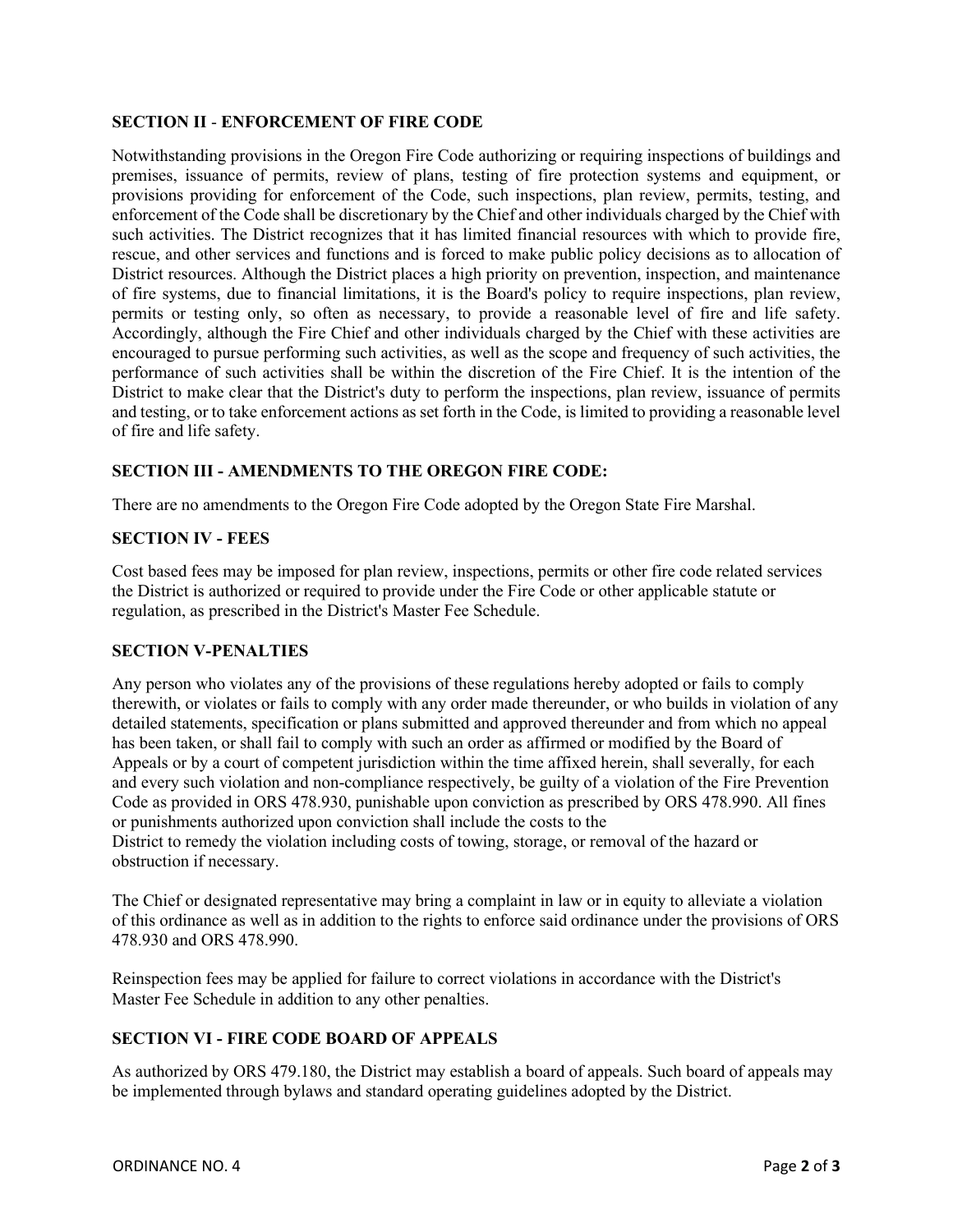#### **SECTION VII - REPEAL OF CONFLICTING ORDINANCES**

The provisions of this ordinance, i.e., the Fire Code, shall be controlling within the territorial limits of the District and within each city and county within the District approving pursuant to ORS 478.924. If an existing fire code ordinance has been approved within any city or county within the District, the District desires that the existing fire code continue in effect until such time as the cities and counties within the District have approved this new Fire Code pursuant to ORS 478.924. Accordingly, all former ordinances or parts thereof, which are conflicting or inconsistent with the provisions of this ordinance or of the code or standards hereby adopted, are hereby repealed, effective on the effective date of this ordinance. Further, prosecutions or violations under repealed ordinances may continue after the effective date of this ordinance.

#### **SECTION VIII - VALIDITY**

The District hereby declares that should any section, paragraph, sentence, or word of this ordinance or of the Codes or Standards hereby adopted be declared for any reason to be invalid, it is the intent of the District that it would have passed all other portions of this ordinance independent of the elimination of any such portion as may be declared invalid.

#### **SECTION IX- DATE OF EFFECT**

The Board of Directors of the District finds and determines that it is necessary and expedient that the provisions of this ordinance become effective 30 days following adoption, as authorized by ORS 198.570.

| First reading by Title only this                                                | day of | , 2022. |
|---------------------------------------------------------------------------------|--------|---------|
| Second reading by Title only this                                               | day of | .2022.  |
| Adopted by vote of the Redmond Fire & Rescue Board of Directors this<br>, 2022. | day of |         |

 $\frac{1}{2}$  ,  $\frac{1}{2}$  ,  $\frac{1}{2}$  ,  $\frac{1}{2}$  ,  $\frac{1}{2}$  ,  $\frac{1}{2}$  ,  $\frac{1}{2}$  ,  $\frac{1}{2}$  ,  $\frac{1}{2}$  ,  $\frac{1}{2}$  ,  $\frac{1}{2}$  ,  $\frac{1}{2}$  ,  $\frac{1}{2}$  ,  $\frac{1}{2}$  ,  $\frac{1}{2}$  ,  $\frac{1}{2}$  ,  $\frac{1}{2}$  ,  $\frac{1}{2}$  ,  $\frac{1$ Carol Penhollow – Board President

Ayes:

Nays:

ATTEST:

Diane Cox – District Recorder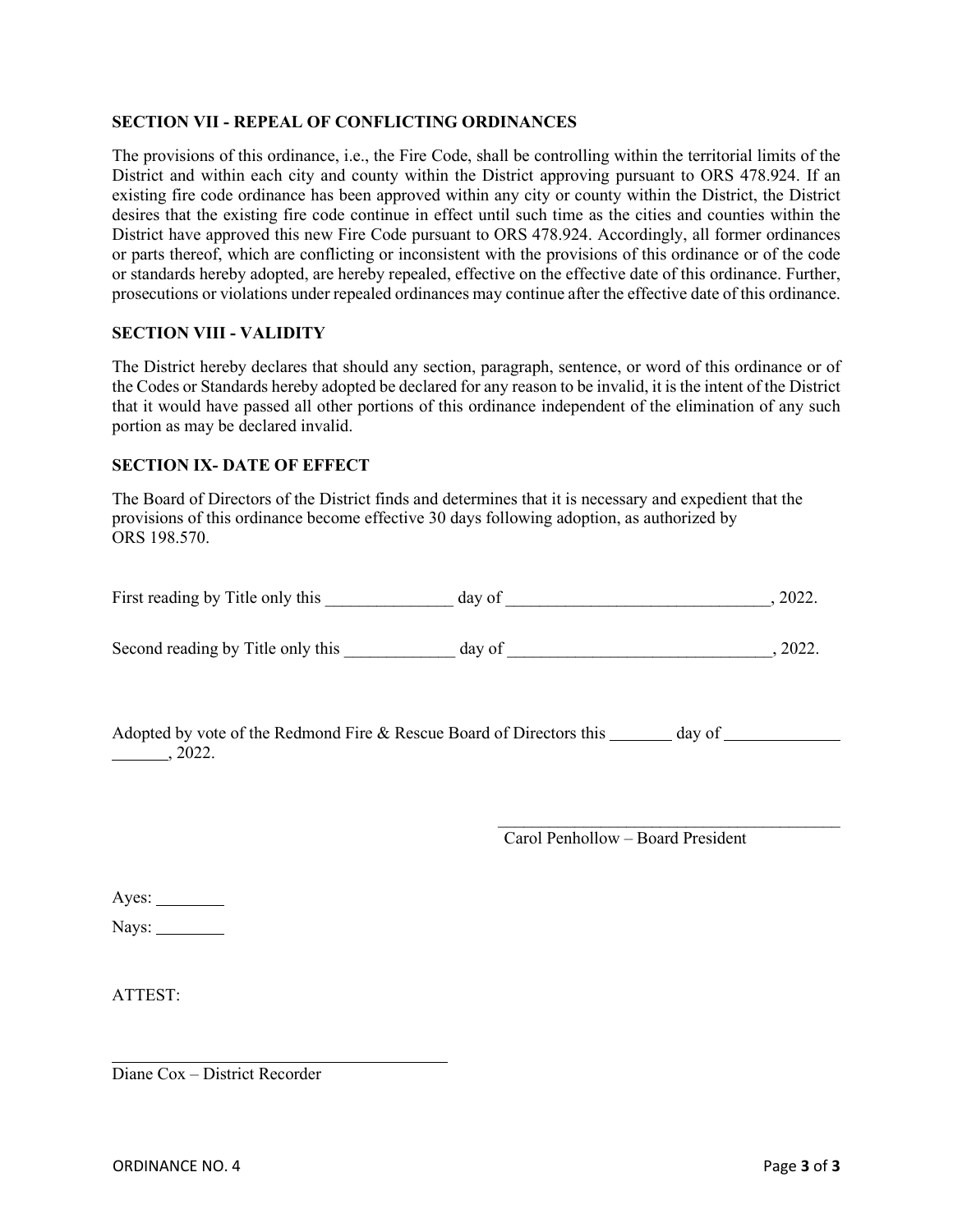

**REDMOND FIRE & RESCUE** Redmond, OR 97756

341 NW Dogwood Ave Phone: (541)504-5000 Fax: (541)548-5512 www.redmondfireandrescue.org

# **STAFF REPORT**

DATE:  $5/18/2022$ TO: BOARD OF DIRECTORS THROUGH: PAT DALE, INTERIM FIRE CHIEF FROM: TOM MOONEY, FIRE MARSHAL SUBJECT: PUBLIC HEARING ON ORDINANCE NO. 5- AN ORDINANCE REGULATING OPEN BURNING, RECREATIONAL FIRES & PORTABLE OUTDOOR FIREPLACES  $\mathcal{L}_\text{max}$  and  $\mathcal{L}_\text{max}$  and  $\mathcal{L}_\text{max}$  and  $\mathcal{L}_\text{max}$  and  $\mathcal{L}_\text{max}$  and  $\mathcal{L}_\text{max}$ 

# **Addresses Fire Board Goal:**

Strategic Goal #6: Develop Fire & Life Safety programs, social media, and web-site management.

# **Report in Brief:**

District staff requests a public hearing on the adoption of Ordinance No 5 regulating opening burning, recreational fires and portable outdoor fireplaces.

# **Background:**

Under OAR 340-264-0075 and the Oregon Fire Code a Rural Fire Protection District may regulate opening burning within its boundaries. In consultation with legal counsel, staff is recommending the Board approve the Open Burning Ordinance.

Open burning has always been a difficult area to regulate and still allow a fair application of the law for those that can burn. Over the last few years wildfires in Oregon have grown larger and more deadly. Those individuals that perform legal burns create situations in which District personnel must be called out to potential structure fires only to find a small pile of leaves burning. These low priority calls are tying fire crews up and potentially placing them out of their response area allowing higher priority calls to take longer to respond to.

Currently there are limited regulations within Redmond Fire & Rescue's boundaries which creates uncertainty.

# **Discussion:**

The local adoption of an Open Burning Ordinance would grant the District the ability to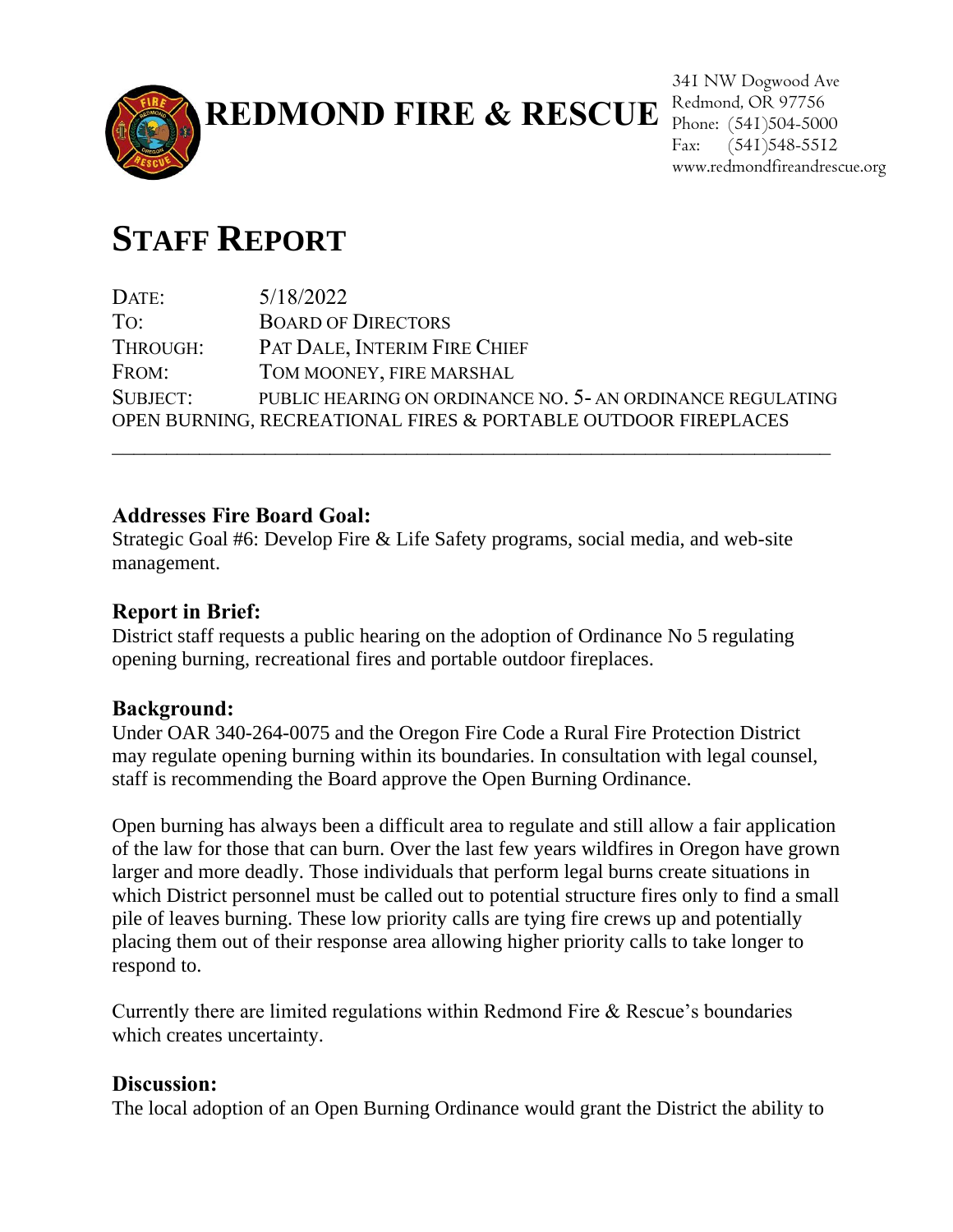be more restrictive on when and where open burning would be allowed.

Additionally, in compliance with ORS 478.924, District staff have begun conversations with the counties (Deschutes, Crook and Jefferson) and the incorporated city (Redmond) which overlap the fire district. These agencies will need to approve the District's fire code ordinance by resolution. District staff are working to schedule the resolution for approval at future board/council meetings of these agencies.

# **Fiscal Impact:**

There is no anticipated financial impact to the District.

# **Alternative Courses of Action:**

After conducting the public hearing and considering all the evidence and testimony:

1) Close the public hearing and reopen it at the June 15, 2022, District Board meeting for the second reading.

2) Continue the public hearing to the June 15, 2022, District Board meeting and leave the written record open to request additional information.

3) Deny staff's recommendation and close the public hearing.

As required, notices regarding this public hearing were posted in three places (the Library, City Hall, and Station 401) on May 13, 2022 in addition to a public notice run in The Bend Bulletin on May 13, 2022 and the Ordinance was available for review at the District office.

# **Recommendation/Suggested Motion:**

"I move for the first reading of Ordinance No. 5 Regulating Open Burning, Recreational Fires & Portable Outdoor Fireplaces." (Voice vote)

(Board president will read the ordinance by title only, once.)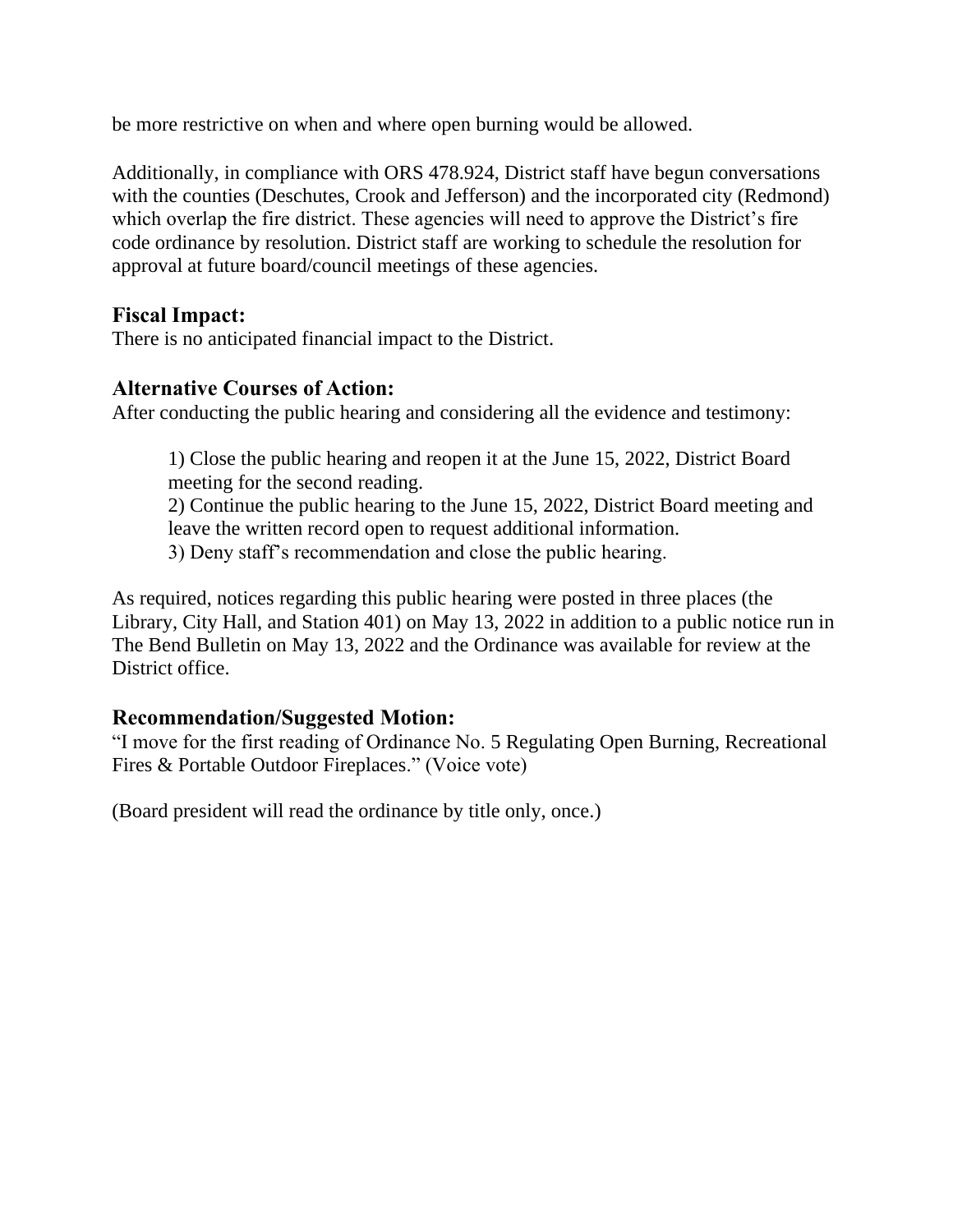#### **REDMOND FIRE & RESCUE**

#### **ORDINANCE NO. 5**

## **AN ORDINANCE REGULATING OPEN BURNING, RECREATIONAL FIRES & PORTABLE OUTDOOR FIREPLACES**

**WHEREAS**, ORS 478.930 provides that no person shall violate an adopted fire prevention code as provided in ORS 478.910 or fail to remove hazards found on inspection within the time set by the inspecting officer or burn in an unguarded manner without a permit; and

**WHEREAS**, ORS 478.960 provides the authority to the fire chief to regulate burning within a given fire district, and to prescribe conditions upon which permission is granted and which are necessary to be observed in setting the fire and preventing it from spreading and endangering life or property or endangering the air resources of this state.

## **NOW, THEREFORE IN CONSIDERATION OF THE FOREGOING; IT IS ORDAINED AS FOLLOWS:**

#### **TITLE AND FILING:**

This ordinance, including the codes referenced herein and hereby adopted, shall be filed with Oregon State Fire Marshal's Office and shall be posted at each fire station of the District as prescribed by ORS 478.940. From the date on which this ordinance shall take effect, provisions thereof shall be controlling within the territorial limits of the District and within each city and county within the District which similarly approves these provisions pursuant to ORS 478.924.

#### **SCOPE:**

This ordinance is intended to promote the public health, safety and welfare and to safeguard the health, comfort, living conditions, safety and welfare of the citizens of Redmond Fire & Rescue by regulating the fire hazards of outdoor burning.

#### **APPLICABILITY:**

This ordinance applies to all outdoor burning within the boundaries of Redmond Fire & Rescue's Fire District. This ordinance does not apply to grilling or cooking food using charcoal, wood, propane or natural gas in cooking or grilling appliances. This ordinance does not apply to burning for the purpose of generating heat in a stove, furnace, fireplace or other heating device within a building used for human or animal habitation. This ordinance does not apply to the use of propane, acetylene, natural gas, gasoline or kerosene in a device intended for heating, construction or maintenance activities.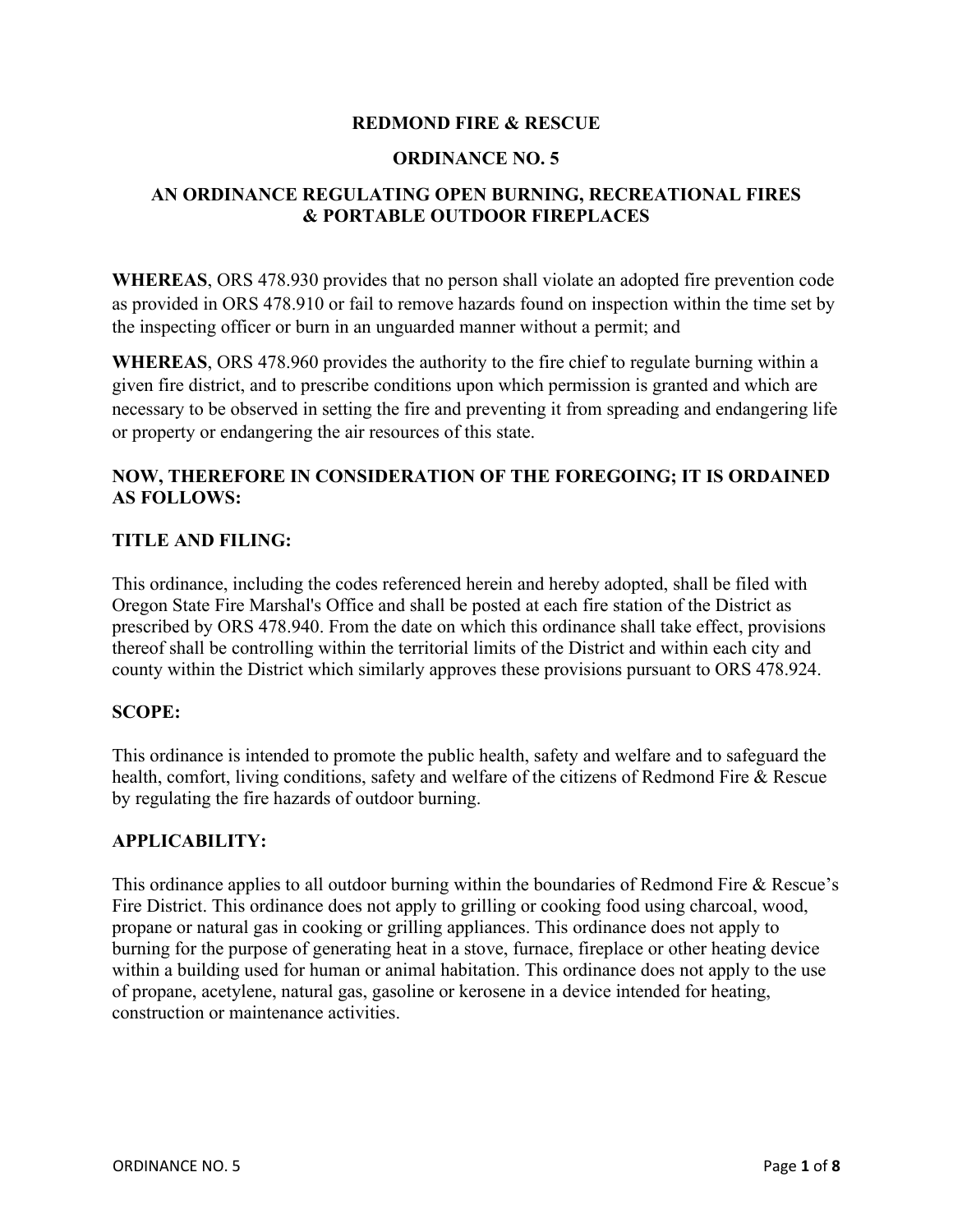## **SECTION I** - **ADOPTION OF THE DISTRICT'S OPEN BURNING REGULATIONS:**

For the purpose of prescribing regulations governing open burning by requiring permits for certain types of burning and prohibiting certain types of burning.

## **SECTION II** - **ENFORCEMENT OF OPEN BURNING REGULATIONS:**

Notwithstanding provisions in the Oregon Fire Code authorizing or requiring permits for open burning provisions providing for enforcement of the Code, such inspections, permits, and enforcement of the Code shall be discretionary by the Chief and other individuals charged by the Chief with such activities. It is the intention of the District to make clear that the District's duty to perform the issuance of permits, or to take enforcement actions as set forth in the Code, is limited to providing a reasonable level of fire and life safety.

## **SECTION III -DEFINITIONS:**

**Agricultural Burning:** Agricultural burning is limited to genuine agricultural waste. Agricultural waste is material generated by an agricultural operation that uses, or intends to use, land primarily for the purpose of obtaining a profit by raising, harvesting and selling crops or raising and selling animals (including poultry), or the products of animal husbandry. Prohibited materials can't be burned, even in an agricultural setting. Agricultural burning must be an integral and necessary part of the agricultural activity. The agricultural activity might include clearing of land but does not include the construction and use of dwellings. Burning associated with a dwelling is considered to be residential burning and requires a residential burn permit.

**Approved Container:** A heavy metal container (portable fire pits, with no rust holes in sides or bottom and with screening material over the top and any ventilation holes; or other devices that contain sparks or embers from leaving container.

**Bonfire:** An outdoor fire utilized for ceremonial purposes that is larger than a maximum of 3 feet in diameter by 2 feet in height.

**Burning Season:** Means the timeframe from October 1 through June 1. Certain restrictions and limitations may apply.

**Clean wood:** means natural wood which has not been painted, varnished or coated with a similar material; has not been pressure treated with preservatives; and does not contain resins or glues as in plywood or other composite wood products.

**Construction and demolition waste:** means building waste materials, including but not limited to waste shingles, insulation, lumber, treated wood, painted wood, wiring, plastics, packaging, and rubble that results from construction, remodeling, repair, and demolition operations on a house, commercial or industrial building, or other structure.

**Daylight hours:** Means the time between 8:00am and two hours before sunset.

**District:** Redmond Fire & Rescue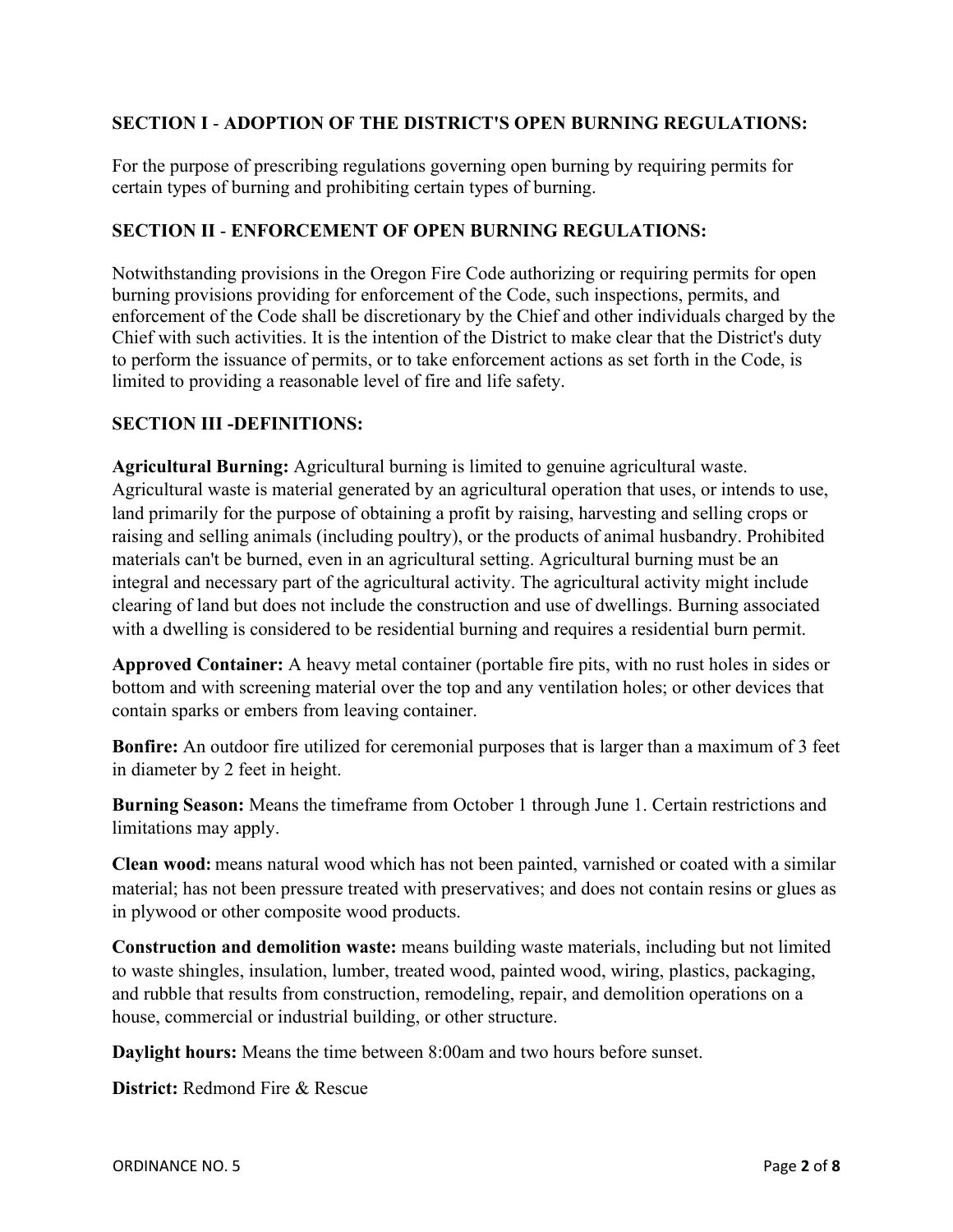**Fire Chief:** The chief officer of the fire department serving the jurisdiction, or a duly authorized representative.

**Haines Index:** It is used to indicate the potential for wildfire growth by measuring the stability and dryness of the air over a fire. It is calculated by combining the stability and moisture content of the lower atmosphere into a number that correlates well with large fire growth. The stability term is determined by the temperature difference between two atmospheric layers; the moisture term is determined by the temperature and dew point difference. This index has been shown to be correlated with large fire growth on initiating and existing fires where surface winds do not dominate fire behavior.

**Open burning:** The burning of materials wherein products of combustion are emitted directly into the ambient air without passing through a stack or chimney from an enclosed chamber. Open burning does not include road flares, smudge pots and similar devices associated with safety or occupational uses typically considered open flames, recreational fires or use of portable outdoor fireplaces. For the purpose of this definition, a chamber shall be regarded as enclosed when, during the time combustion occurs, only apertures, ducts, stacks, flues or chimneys necessary to provide combustion air and permit the escape of exhaust gas are open.

**Portable outdoor fireplace:** A portable, outdoor, solid-fuel-burning fireplace that may be constructed of steel, concrete, clay or other noncombustible material. A portable outdoor fireplace may be open in design or may be equipped with a small hearth opening and a short chimney or chimney opening in the top.

**Recreational fire:** An outdoor fire burning materials other than rubbish where the fuel being burned is not contained in an incinerator, outdoor fireplace, portable outdoor fireplace, barbeque grill or barbeque pit and has a total fuel area of 3 feet (914 mm) or less in diameter and 2 feet (610mm) or less in height for pleasure, religious, ceremonial, cooking, warmth or similar purposes.

## **SECTION IV-GENERAL**

A person shall not kindle or maintain or authorize to be kindled or maintained any open burning unless conducted and approved in accordance with this ordinance and the specific conditions listed on the permit. No person shall burn prohibited materials as described by the Fire District burn permit and Oregon Department of Environmental Quality (DEQ).

**Prohibited open burning.** Open burning shall be prohibited when atmospheric conditions or local circumstances make such fires hazardous.

a) Open field burning shall not be allowed on lots larger than 5 acres that do not meet the State of Oregon's definition of agricultural burning. See definition above. A special permit may/may not be issued by the Fire Chief after an on-site inspection of the proposed open field burn site.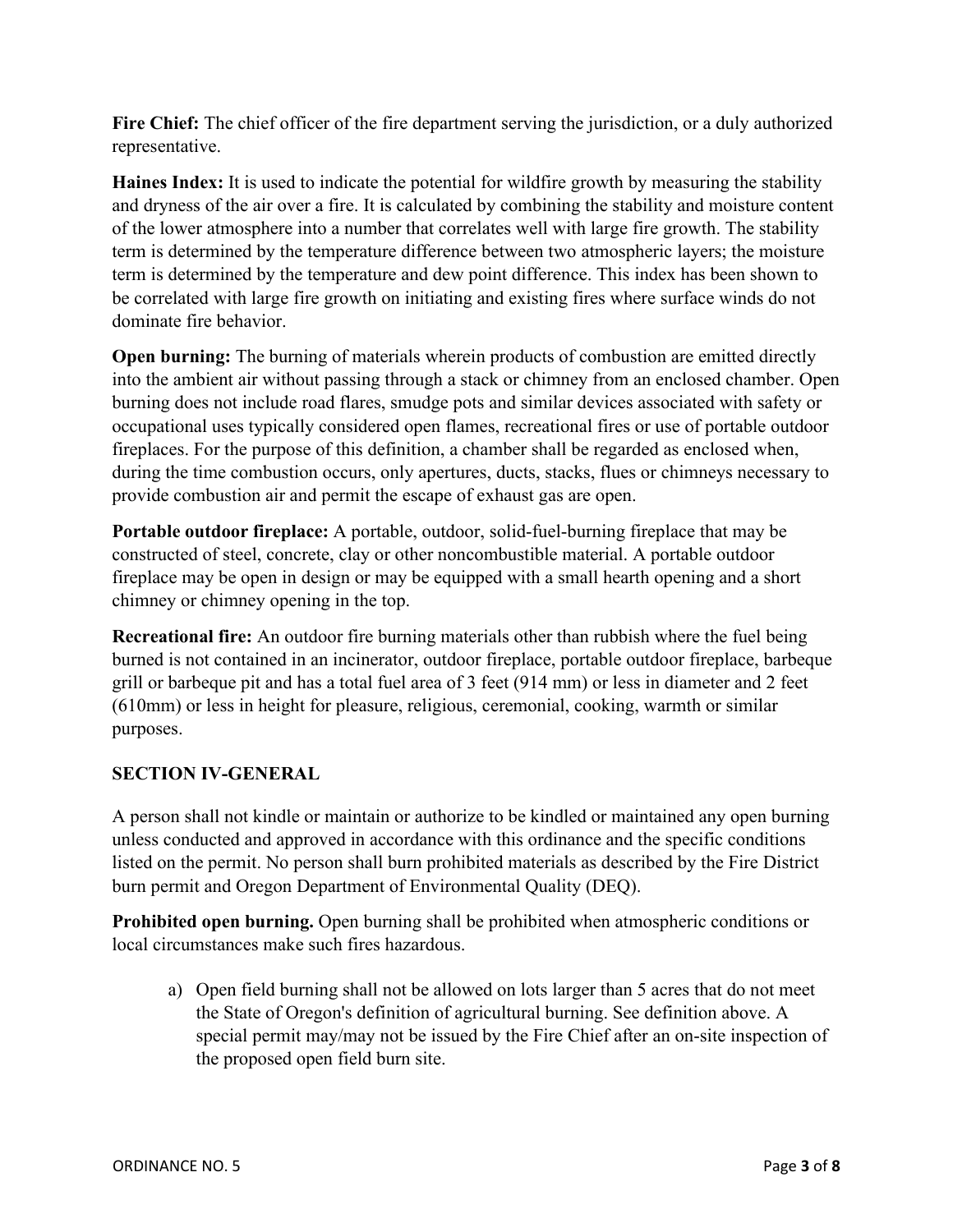- b) Open burning within the City limits of Redmond shall be prohibited with the exception of recreational fires located at one and two-family dwellings that are in compliance with section 3 of this ordinance.
- c) Open burning of agricultural fields conducted within one-eighth (1/8) of a mile adjacent to Highway 97 may not commence until a Deschutes County Sheriff's deputy, other law enforcement officer or certified flaggers have arrived to assist with traffic control should any smoke intrusion obstruct highway visibility. Open burning of agricultural fields is prohibited within one-eighth (1/8) mile adjacent to Highways 126 and 97. Flaggers are required for all open field burning adjacent to county roads.
- d) Burning shall not be allowed when any one of the following conditions exist:
	- 1. Temperature above 95 degrees Fahrenheit
	- 2. Wind speed above 10 miles per hour
	- 3. Humidity below 20%
	- 4. Haines Index of 5 or greater
	- 5. Industrial Fire Precaution Level (IFPL) of III
	- 6. Red Flag Days
- e) Burning shall not be allowed at night.

Exceptions: recreational fires and portable outdoor fireplaces that are in compliance with Section VII of this ordinance

f) No person shall burn on any given day without first calling the recorded burn line message and utilizing the Burn Permit App located on the Redmond Fire & Rescue website.

Exceptions: bonfires, recreational fires and portable outdoor fireplaces that are in compliance with Section VII of this ordinance.

## **SECTION V-PERMIT**

**Permit required.** An application for a permit shall only be presented by and permits shall only be issued to the owner of the land upon which the fire is to be kindled, or person with proof of legal authority over such land. A permit shall be obtained from the Fire Chief or a duly authorized representative prior to kindling a fire for any of the following:

- a) Open burning outside the City limits of Redmond.
- b) Bonfires
- c) Agricultural burning
- d) Ceremonial Fires

Exceptions: Open burning for agricultural purposes: No person shall burn on any given day without first calling the recorded burn line message and utilizing the Burn Permit App located on the Redmond Fire & Rescue website. As a courtesy, please contact the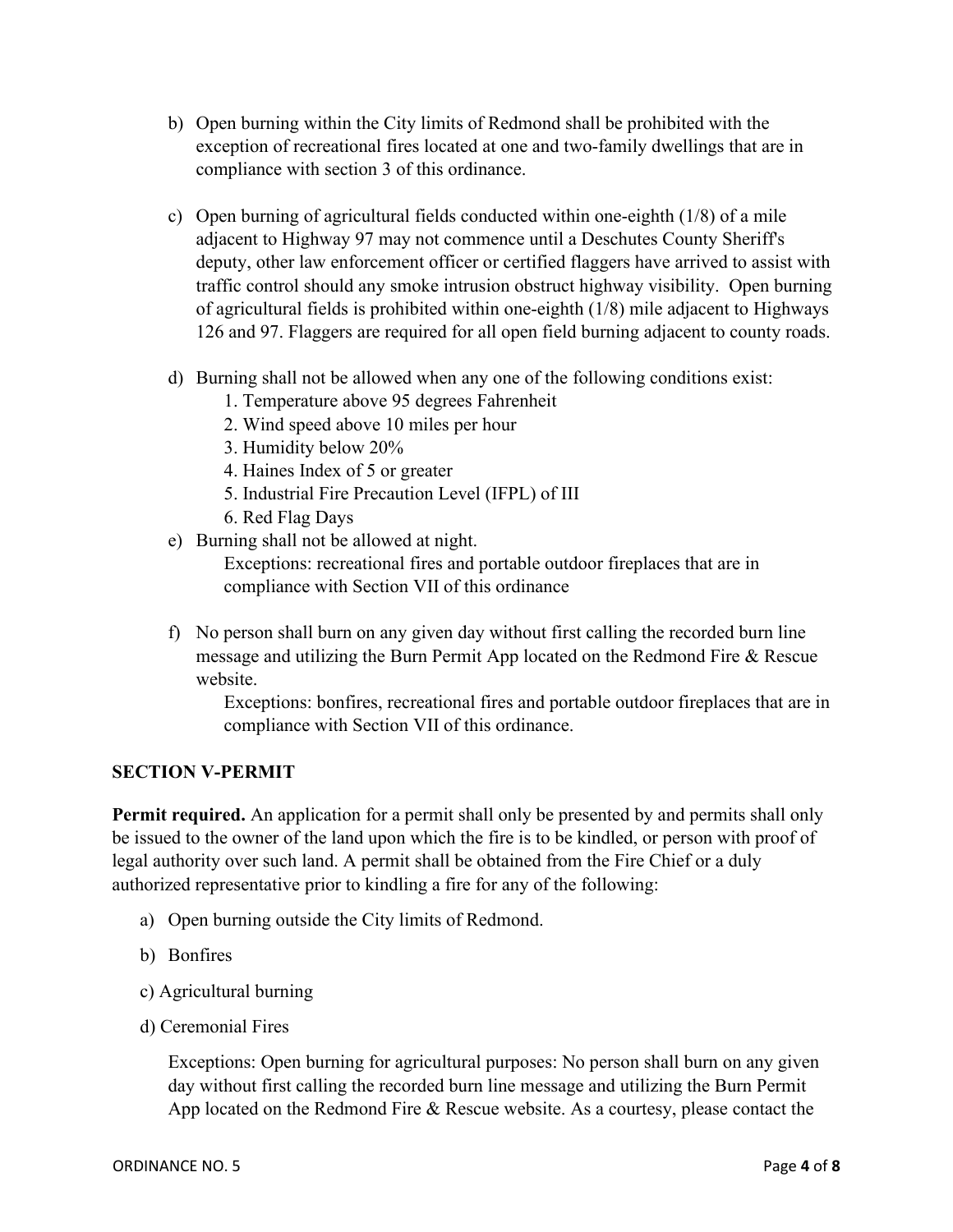non-emergency dispatch at 541-693-6911 before burning to lessen any unnecessary responses to agricultural controlled burns.

Agricultural burning is usually allowed anywhere in the state, unless fire safety concerns restrict or prohibit burning on a given day.

Agricultural burning is limited to genuine agricultural waste. Agricultural waste is material generated by an agricultural operation that uses, or intends to use, land primarily for the purpose of obtaining a profit in money by raising, harvesting and selling crops or raising and selling animals (including poultry), or the products of animal husbandry. Prohibited materials can't be burned, even in an agricultural setting.

Agricultural burning must be an integral and necessary part of the agricultural activity. The agricultural activity might include clearing of land but does not include the construction and use of dwellings. Burning associated with a dwelling is considered to be domestic burning, backyard burning, or burning of yard debris and is not part of the farming operation

## **SECTION VI-AUTHORIZATION**

**Authorization.** Where required by state or local law or regulations, open burning shall only be permitted by and with prior approval from the state or local air and water quality management authority, provided that all conditions specified in the authorization are followed.

Authorization to burn by others, may be revoked by the fire district. The fire district reserves the right to prohibit all burning within the fire district when deemed necessary by the Fire Chief or a duly authorized representative when conditions or circumstances make such fires hazardous.

#### **SECTION VII-LOCATION AND SIZE**

**Location and size.** The location for open burning shall not be less than 50 feet (15,240 mm) from any structure, and provisions shall be made to prevent the fire from spreading to within 50 feet (15,240 mm) of any structure where the pile size is a maximum of 6 feet in diameter by 4 feet in height.

Exceptions:

- a. Fires in approved containers that are not less than 15 feet (4572 mm) from combustibles. See fire district Safe Debris Burning Tips pamphlet for approved containers or burn barrels.
- b. The minimum required distance from a structure shall be 25 feet (7620 mm) where the pile size is 3 feet (914 mm) or less in diameter and 2 feet (610mm) or less in height.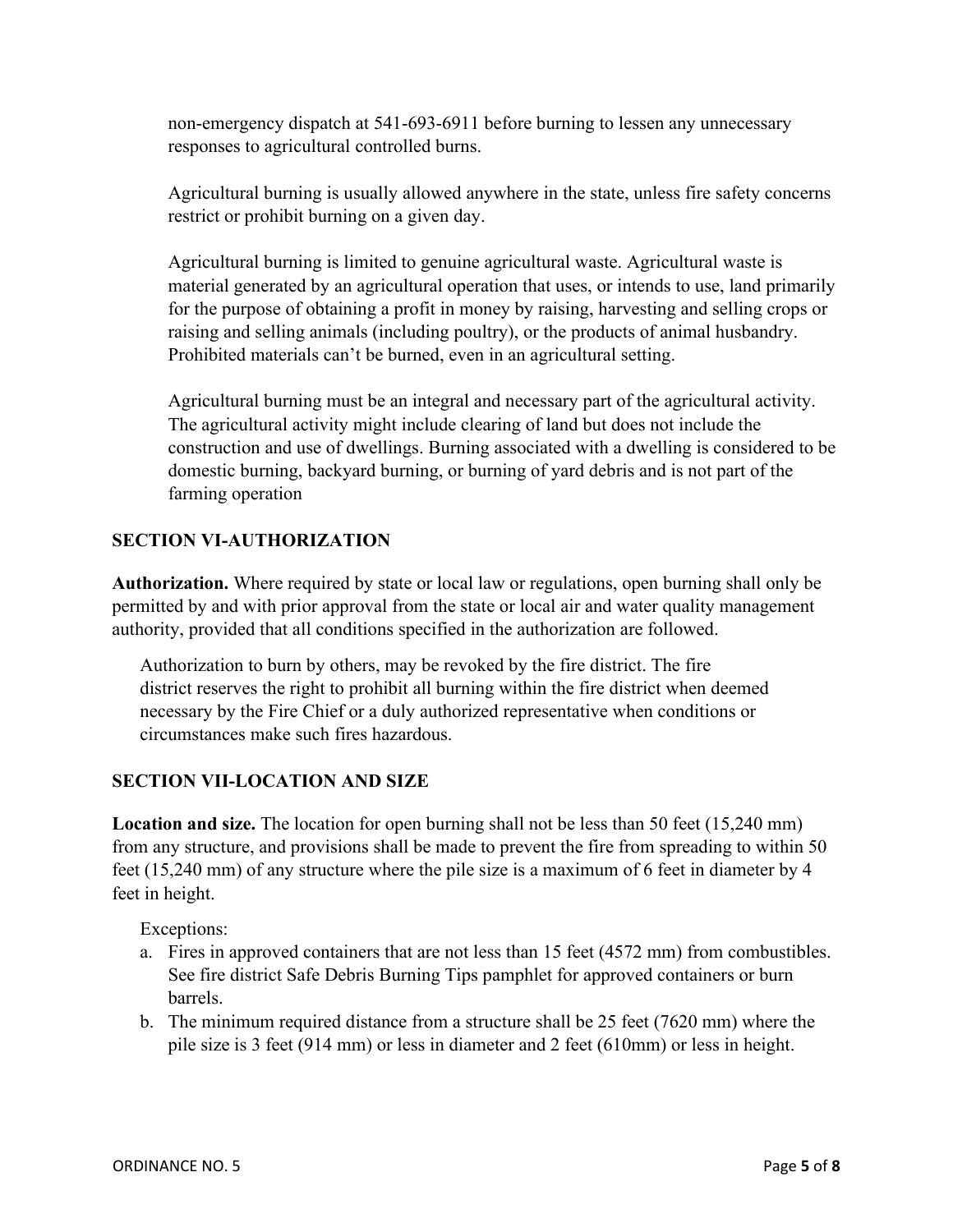**Bonfires**. A bonfire shall not be conducted within 50 feet (15,240 mm) of a structure or combustible material unless the fire is contained in a pit. Conditions which could cause a fire to spread within 50 feet (15,240mm) of a structure shall be eliminated prior to ignition. All bonfires shall be authorized individually and only after an on-site inspection.

**Recreational fires**. Recreational fires shall not be conducted within 25 feet (7620 mm) of a structure or combustible material. Conditions which could cause a fire to spread within 25 feet (7620 mm) of a structure shall be eliminated prior to ignition. These types of fire are not permitted at a commercial business.

**Portable outdoor fireplaces**. Portable outdoor fireplaces shall be used in accordance with the manufacturer's instructions and shall not be operated within 15 feet (3048 mm) of a structure or combustible material. These types of fire are not permitted at a commercial business.

Exception: Portable outdoor fireplaces used at one and two-family dwellings.

# **SECTION VIII-ATTENDANCE**

**Attendance**. Open burning, bonfires, recreational fires and use of portable outdoor fireplaces shall be constantly attended until the fire is extinguished. A minimum of one portable fire extinguisher with a minimum 4-A rating or other approved on-site fire-extinguishing equipment, such as dirt, sand, water barrel, garden hose or water truck, shall be available for immediate utilization.

## **SECTION IX- EXTINGUISHMENT AUTHORITY**

**Extinguishment authority.** When any fire creates or adds to a hazardous situation, or a required permit for burning has not been obtained or followed, the Fire Chief or their designee is authorized to order the extinguishment of the fire or have the fire extinguished by fire district personnel.

## **SECTION X-LIABILITY**

**Liability.** Nothing in this ordinance relieves a person starting a fire from responsibility for providing adequate protection to prevent injury or damage to the person or property of another. If such burning results in the escape of fire and injury or damage to the person or property of another, such escape and damage or injury constitutes prima facie evidence that the burning was not safe.

## **SECTION XI-VIOLATIONS AND PENALTIES**

a) Violation of ORS 476.380 (Fire permits) is a Class A misdemeanor. ORS 478.990 Penalties

b) Violation of any provision of ORS 478.930 (Violation of code) is a Class D violation. Each day's refusal to remove fire hazards after notice by the inspecting officer to the owner of the premises where the hazard exists is a separate offense.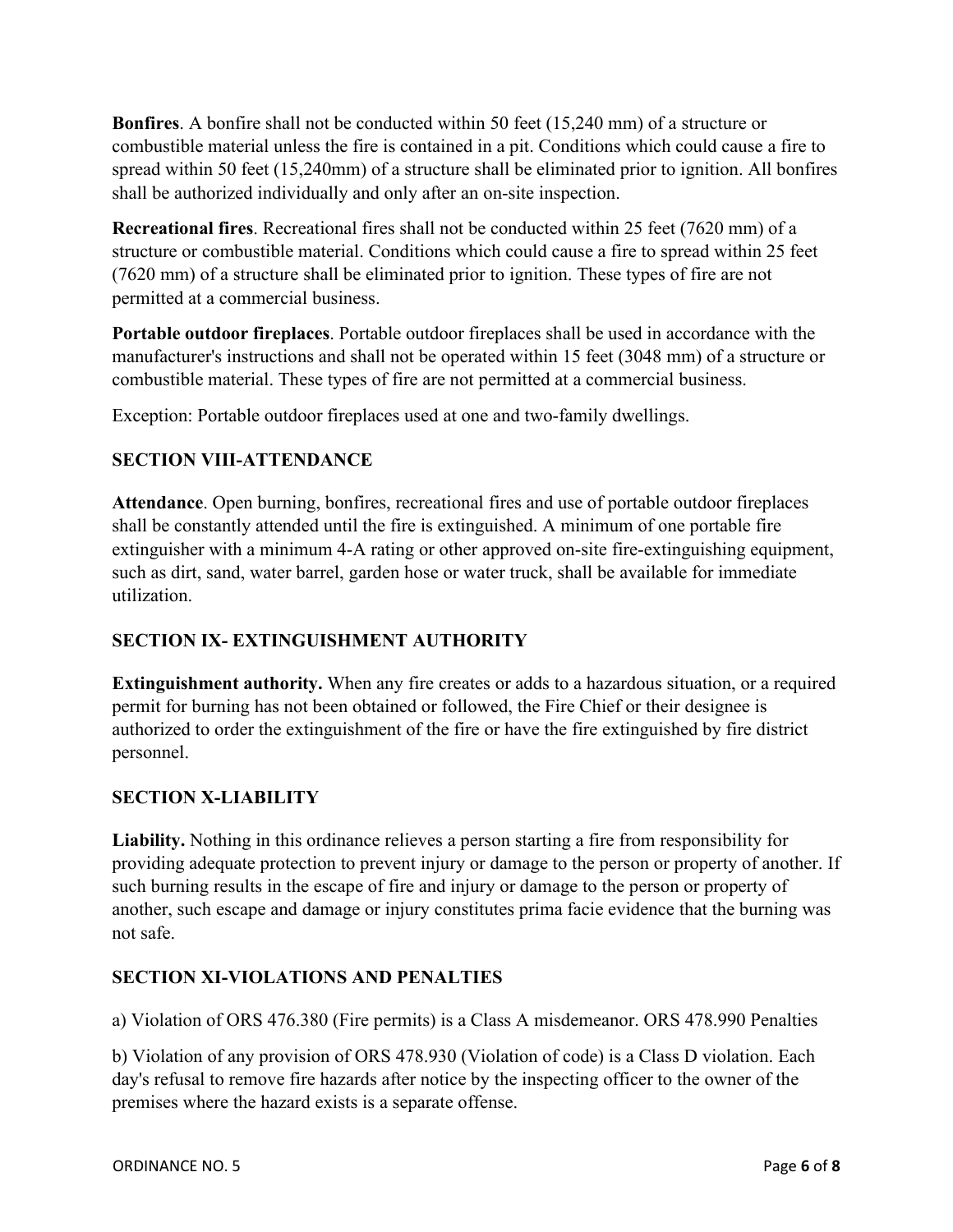c) Burning without a permit required under ORS 478.960 (Burning of certain materials permitted only with permission of fire chief) or in violation of a condition thereof is a misdemeanor.

d)Violation of ORS 478.960 (Burning of certain materials permitted only with permission of fire chief) (4) is a misdemeanor.

e) Subject to ORS 153.022 (Authority of agency to specify rule violation as particular level of violation) and 153.025(Authority of political subdivision to specify ordinance violation as particular level of violation), violation of any rule or regulation made by a rural fire protection district or other public body, as defined in ORS 174.109 (Public body defined), pursuant to ORS 478.300 (Contracting with others to provide facilities and services for fire protection or road lighting)(2) is a misdemeanor.

f) OAR 468A.992 Civil penalties for open field burning violations

In addition to any liability or penalty provided by law, the State Department of Agriculture may impose a civil penalty on any person who fails to comply with a provision of ORS 468A.555(Policy to reduce open field burning) to 468A.620(Experimental field sanitization) or any rule adopted thereunder, or a permit issued under ORS 468A.555 (Policy to reduce open field burning) to 468A.620. (Experimental field sanitization), relating to open field burning.

The State Department of Agriculture shall impose any civil penalty under this section in the same manner as the Department of Environmental Quality imposes and collects a civil penalty under ORS 468.140 (Civil penalties for specified violations).

# **SECTION XII-RECOVERY**

**Recovery** by district of costs of suppressing unlawful fire ORS 478.965; attorney fees

a) If the fire-fighting apparatus or personnel, or either of a district, are required to respond and be used actively or on a standby basis in connection with the extinguishment or control of a fire that has been started or allowed to spread in willful violation of ORS478.960 (Burning of certain materials permitted only with permission of fire chief) (1) to (5), the person responsible therefor shall be liable to the district furnishing such apparatus or personnel, or both, for the actual costs incurred by the district in controlling, extinguishing or patrolling the fire. Such costs may be recovered in an action prosecuted in the name of the district. The court may award reasonable attorney fees to the district if the district prevails in an action under this section. The court may award reasonable attorney fees to a defendant who prevails in an action under this section if the court determines that the district had no objectively reasonable basis for asserting the claim or no reasonable basis for appealing an adverse decision of the trial court.

b) An itemized statement of the actual costs incurred by the district, certified under oath by the Chief Financial Officer of the district, shall be accepted as prima facie evidence of such costs in the action authorized by this section.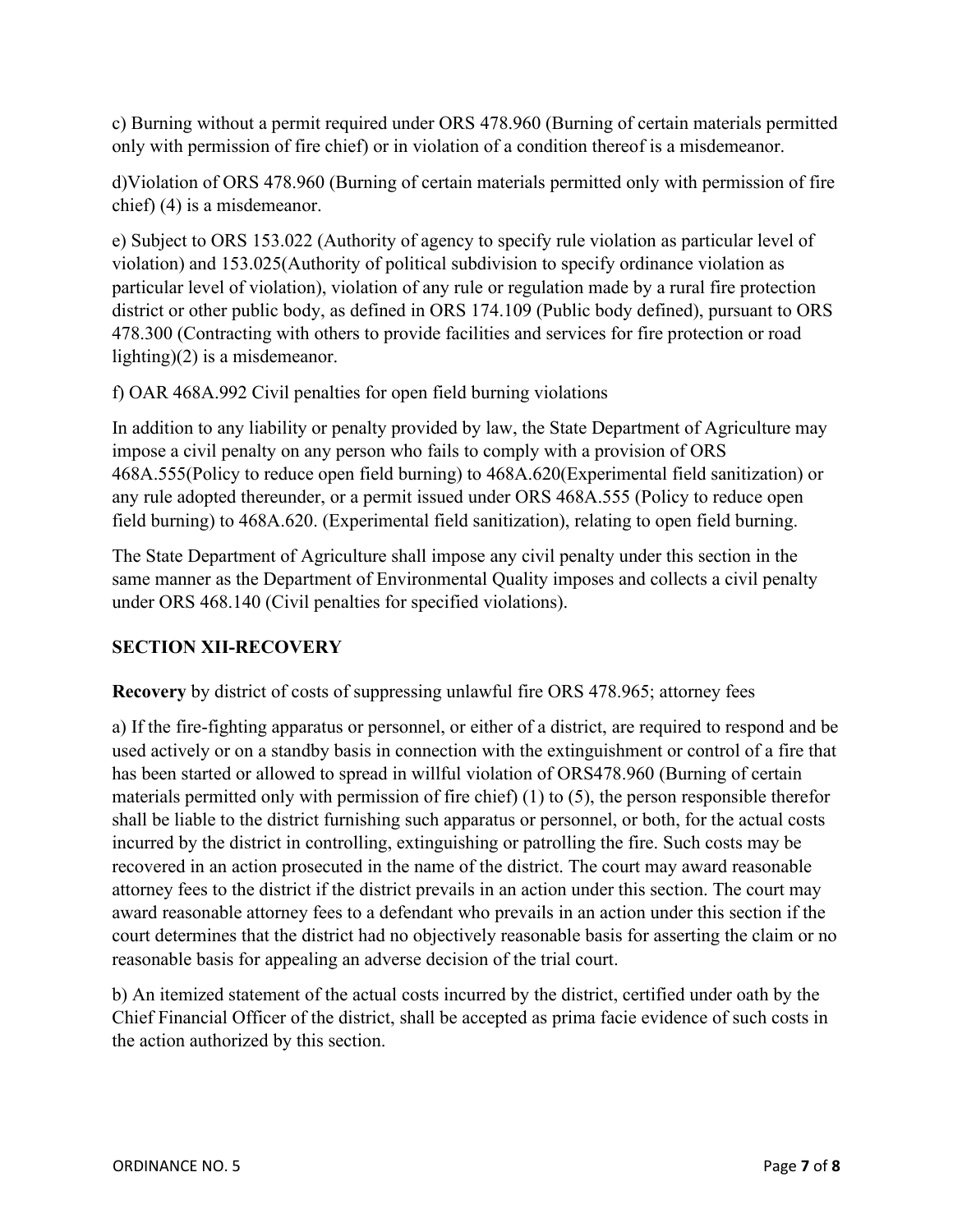### **SECTION XIII-VALIDITY**

The District hereby declares that should any section, paragraph, sentence, or word of this ordinance or of the Codes or Standards hereby adopted be declared for any reason to be invalid, it is the intent of the District that it would have passed all other portions of this ordinance independent of the elimination of any such portion as may be declared invalid.

#### **SECTION XIV-DATE OF EFFECT**

The Board of Directors of the District finds and determines that it is necessary and expedient that the provisions of this ordinance become effective 30 days following adoption, as authorized by ORS 198.570.

| First reading by Title only this | dav of | 2022. |
|----------------------------------|--------|-------|
|                                  |        |       |

Second reading by Title only this \_\_\_\_\_\_\_\_\_\_\_\_ day of \_\_\_\_\_\_\_\_\_\_\_\_\_\_\_\_\_\_\_\_\_\_\_\_\_\_, 2022.

Adopted by vote of the Redmond Fire & Rescue Board of Directors this \_\_\_\_\_\_\_ day

of  $\qquad \qquad , 2022.$ 

 $\mathcal{L}=\frac{1}{2}$  , where  $\mathcal{L}=\frac{1}{2}$  , where  $\mathcal{L}=\frac{1}{2}$  , where  $\mathcal{L}=\frac{1}{2}$ Carol Penhollow – Board President

Ayes:

Nays:

ATTEST:

Diane Cox – District Recorder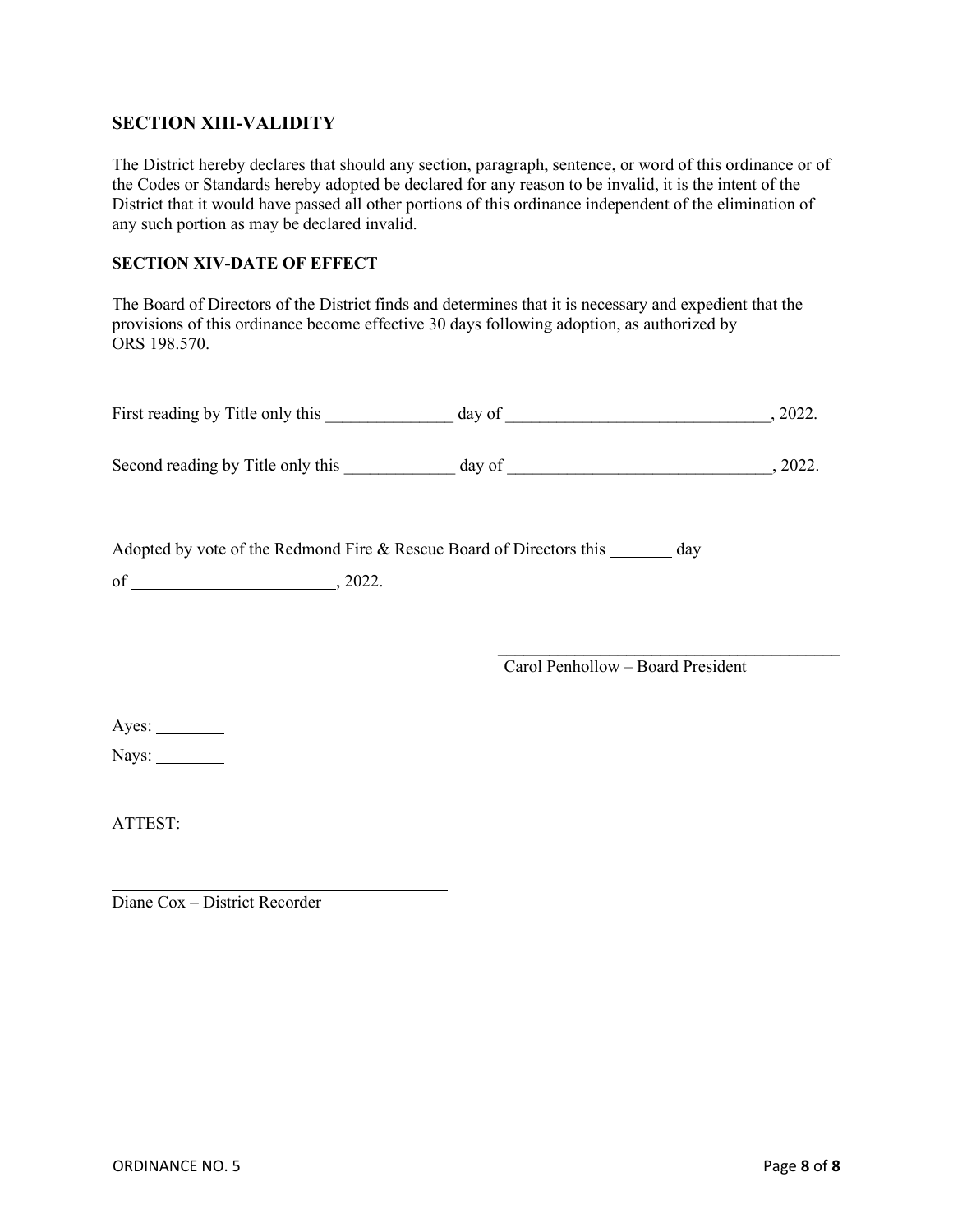

341 NW Dogwood Ave Redmond, OR 97756 Phone: (541)504-5000 Fax: (541)548-5512 www.redmondfireandrescue.org

# **STAFF REPORT**

DATE: 5/18/2022

| <b>BOARD OF DIRECTORS</b>    |
|------------------------------|
| PAT DALE, FIRE CHIEF         |
| <b>JODI BURCH, CFO</b>       |
| JEFF PULLER, DEPUTY CHIEF    |
| <b>MATT LINKER, ENGINEER</b> |
| PROCUREMENT OF COMPRESSOR    |
|                              |

# **Addresses Fire Board Goal:**

Strategic Goal #2: Provide exceptional public safety and emergency services (Fire & EMS).

\_\_\_\_\_\_\_\_\_\_\_\_\_\_\_\_\_\_\_\_\_\_\_\_\_\_\_\_\_\_\_\_\_\_\_\_\_\_\_\_\_\_\_\_\_\_\_\_\_\_\_\_\_\_\_\_\_\_\_\_\_\_\_\_\_\_\_\_\_

# **Report in Brief:**

District staff are requesting approval to purchase a Bauer air compressor and fill station system for our SCBAs for approximately \$90,000.

# **Background:**

The District's current high pressure breathing air compressor system, which fills the Self-Contained Breathing Apparatus (SCBAs) bottles, experienced a complete failure in late April. The current system is around 30 years old and was scheduled to be replaced in the coming months.

In the meantime, the District is utilizing a mobile compressor trailer provided by a vendor and our local partner agencies have made their fixed and mobile compressors available to the District when needed.